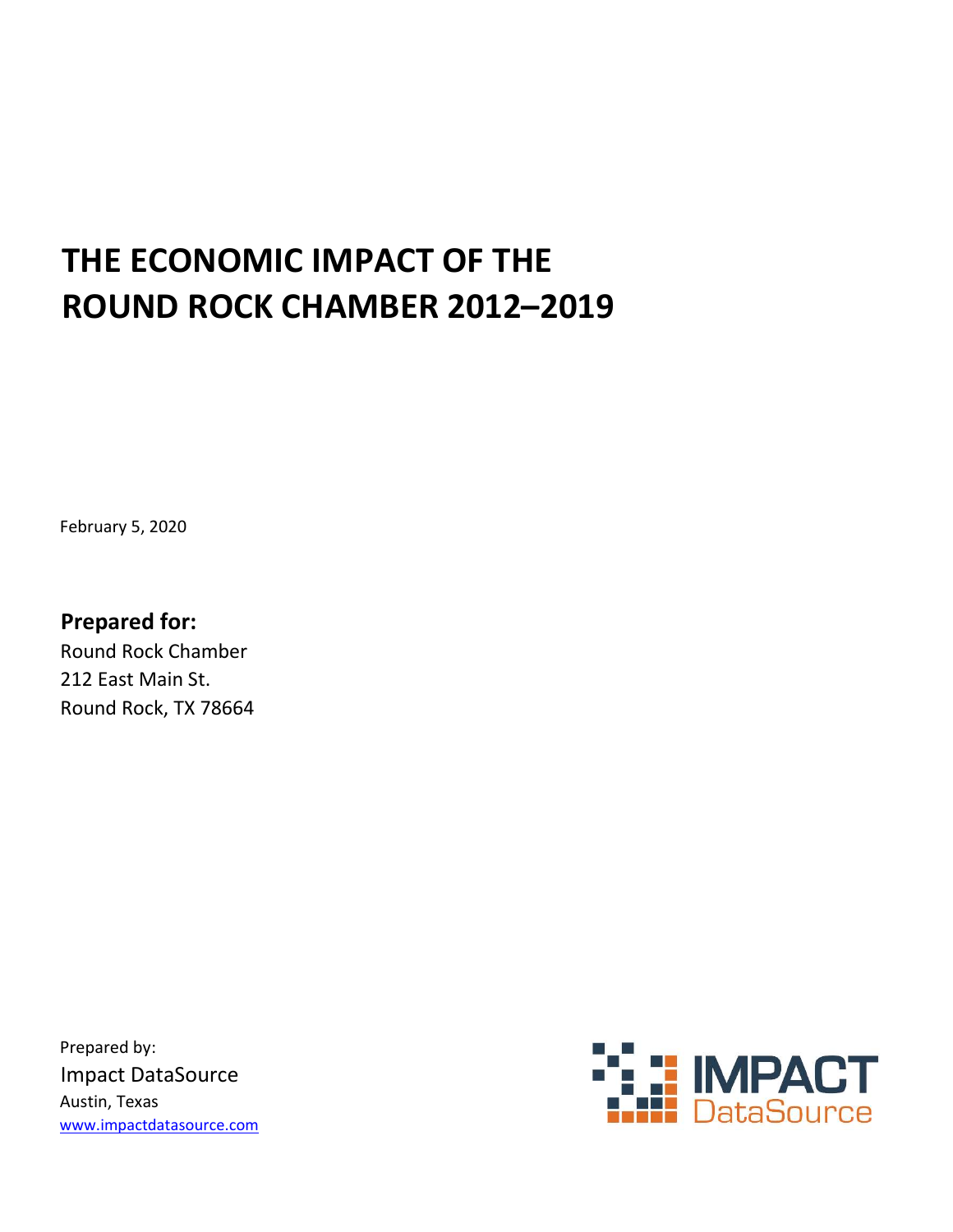## TABLE OF CONTENTS

| <b>Overview</b><br><b>ANALYSIS OF ECONOMIC IMPACT FROM 2012 THROUGH 2019</b><br>Analysis of Fiscal Impact from 2012 through 2019<br><b>Projected Long-Term Impacts</b><br><b>Conclusions</b><br>Methodology<br><b>Appendix</b> |  |
|--------------------------------------------------------------------------------------------------------------------------------------------------------------------------------------------------------------------------------|--|
|                                                                                                                                                                                                                                |  |
|                                                                                                                                                                                                                                |  |
|                                                                                                                                                                                                                                |  |
|                                                                                                                                                                                                                                |  |
|                                                                                                                                                                                                                                |  |
|                                                                                                                                                                                                                                |  |
|                                                                                                                                                                                                                                |  |
|                                                                                                                                                                                                                                |  |
|                                                                                                                                                                                                                                |  |
|                                                                                                                                                                                                                                |  |
|                                                                                                                                                                                                                                |  |
|                                                                                                                                                                                                                                |  |
|                                                                                                                                                                                                                                |  |
|                                                                                                                                                                                                                                |  |
|                                                                                                                                                                                                                                |  |
|                                                                                                                                                                                                                                |  |
|                                                                                                                                                                                                                                |  |
|                                                                                                                                                                                                                                |  |
|                                                                                                                                                                                                                                |  |
|                                                                                                                                                                                                                                |  |
|                                                                                                                                                                                                                                |  |
|                                                                                                                                                                                                                                |  |
|                                                                                                                                                                                                                                |  |
|                                                                                                                                                                                                                                |  |
|                                                                                                                                                                                                                                |  |
|                                                                                                                                                                                                                                |  |
|                                                                                                                                                                                                                                |  |
|                                                                                                                                                                                                                                |  |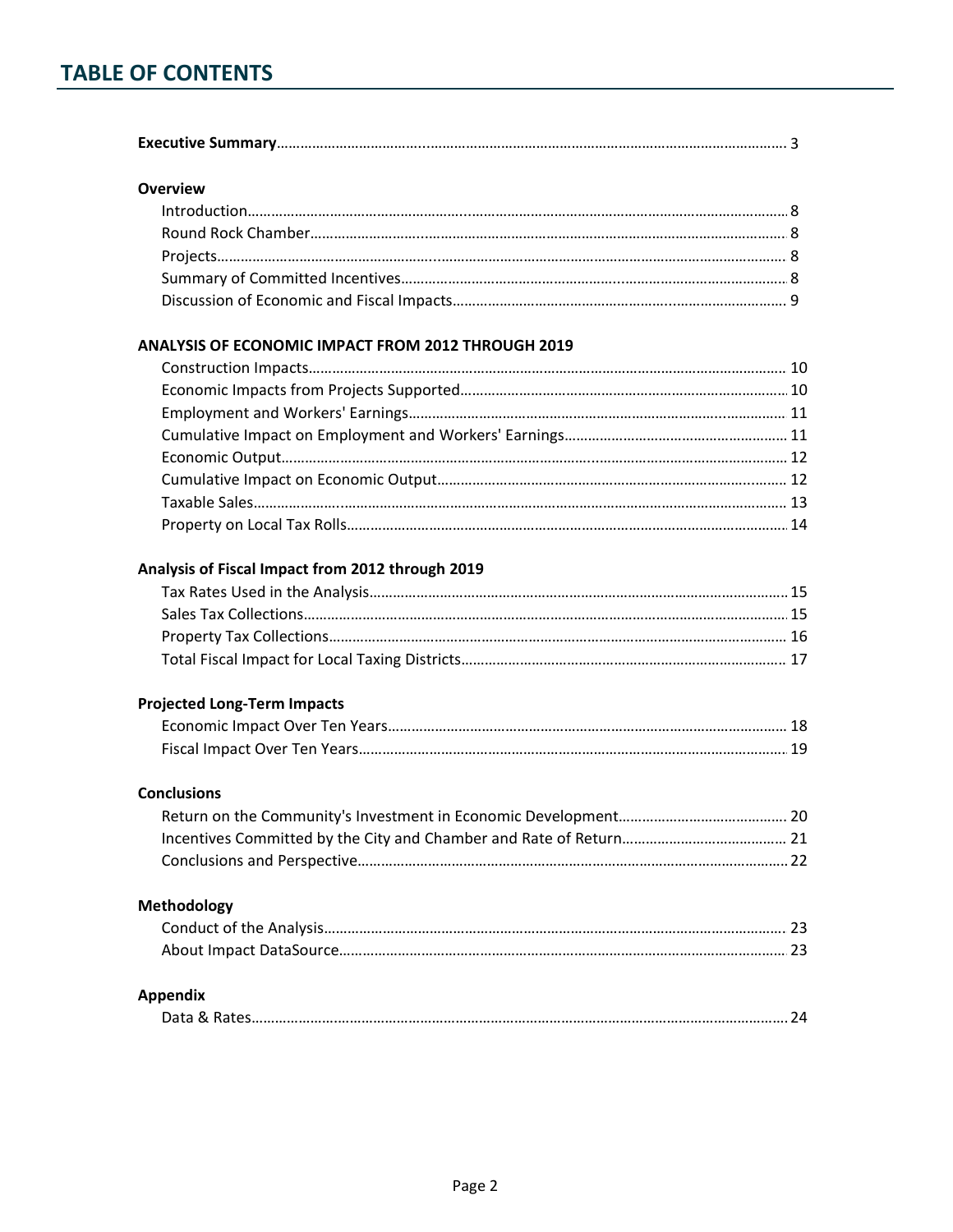#### Introduction

This report presents the results of an economic impact analysis performed by Impact DataSource, an Austin, Texas economic consulting, research, and analysis firm. This report estimates the annual and cumulative economic and fiscal impacts that resulted from projects supported by the Round Rock Chamber (chamber) from 2012 through 2019.

The chamber's mission is to promote economic growth by creating high-quality jobs, attracting new capital investment, retaining and expanding existing business, and improving the quality of life in Round Rock. In order to assist expansion or relocation projects, the chamber provides a number of services to companies including facility assistance, guidance through the permitting process, and investment incentives among others. In addition, the chamber supports local community assets to improve the quality of life in the city.

#### Economic Impact Summary from 2012 through 2019

The chamber supported sixty-five projects from 2012 through 2019. These projects result in a significant on-going economic impact on the area. The table below shows the cumulative increase in revenues for area businesses, or economic output, over the period. By 2019, the firms supported by the chamber over the last eight years generated direct, indirect, and induced revenues for area businesses of \$3.3 billion annually.

|      | Estimated Cumulative Increase in Economic Output by New Firms |                        |                               |                        |  |  |
|------|---------------------------------------------------------------|------------------------|-------------------------------|------------------------|--|--|
|      |                                                               | <b>Direct</b>          | <b>Indirect &amp; Induced</b> | <b>Total</b>           |  |  |
| Year | # of Projects                                                 | <b>Economic Output</b> | <b>Economic Output</b>        | <b>Economic Output</b> |  |  |
| 2012 | 9                                                             | \$264,399,715          | \$121,158,018                 | \$385,557,733          |  |  |
| 2013 | 23                                                            | \$491,323,411          | \$206,647,138                 | \$697,970,549          |  |  |
| 2014 | 31                                                            | \$553,674,198          | \$236,241,183                 | \$789,915,380          |  |  |
| 2015 | 39                                                            | \$1,273,234,533        | \$488,922,756                 | \$1,762,157,289        |  |  |
| 2016 | 45                                                            | \$1,595,434,610        | \$616,842,198                 | \$2,212,276,808        |  |  |
| 2017 | 52                                                            | \$1,728,688,939        | \$675,993,009                 | \$2,404,681,948        |  |  |
| 2018 | 56                                                            | \$1,763,262,717        | \$689,512,870                 | \$2,452,775,587        |  |  |
| 2019 | 65                                                            | \$2,375,040,421        | \$900,933,995                 | \$3,275,974,416        |  |  |

A total of 6,244 direct jobs were created by these businesses. In total, 10,071 direct, indirect, and induced jobs were created by these businesses in the Round Rock area as shown in the table below. Over the eight-year period, it is estimated that these employees were paid approximately \$2.5 billion in workers' earnings.

| Total Impact on Employment & Workers' Earnings 2012-2019 |               |                |              |
|----------------------------------------------------------|---------------|----------------|--------------|
| Indirect &                                               |               |                |              |
|                                                          | <b>Direct</b> | <b>Induced</b> | <b>Total</b> |
| Jobs Created from 2012 to 2019                           | 6.244         | 3.827          | 10,071       |
| <b>Cumulative Workers' Earnings (millions)</b>           | \$1,689.3     | \$761.0        | \$2,450.3    |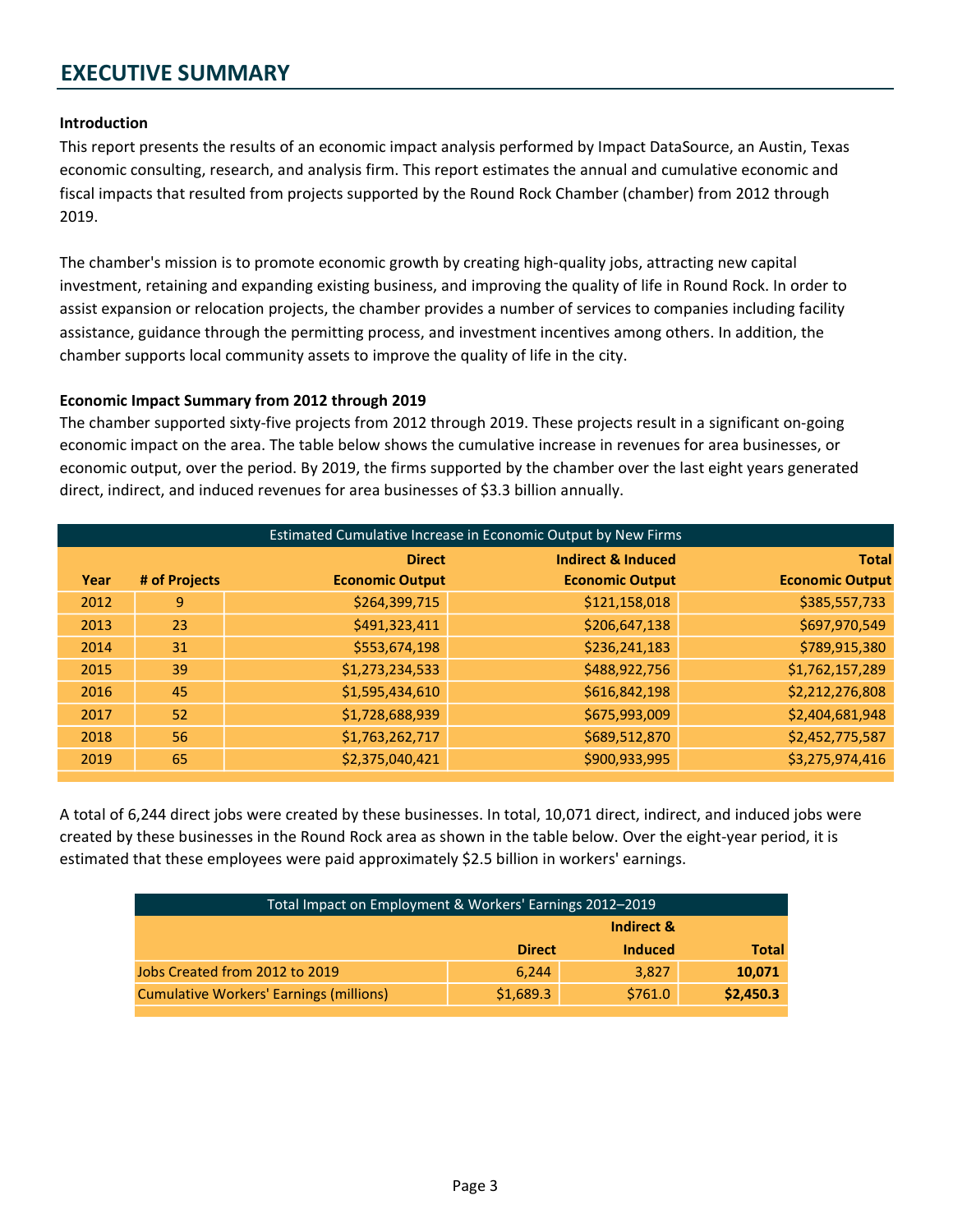#### Taxable Spending

The projects supported by the chamber created additional taxable spending in the city. The construction activity associated with these new capital investments results in taxable sales from the purchase of materials as well as spending by temporary construction workers. Permanent direct, indirect, and induced workers also generated local taxable sales in the community. The table below summarizes the total local taxable sales resulting from the development projects under review.

| Total Local Taxable Sales During Construction and from New Workers |  |                                             |                                                                                |                                         |
|--------------------------------------------------------------------|--|---------------------------------------------|--------------------------------------------------------------------------------|-----------------------------------------|
| Year                                                               |  | <b>Local Taxable</b><br><b>Construction</b> | <b>Local Taxable</b><br><b>Spending from Spending by New</b><br><b>Workers</b> | <b>Total Taxable</b><br><b>Spending</b> |
| 2012                                                               |  | \$2,561,250                                 | \$4,763,750                                                                    | \$7,325,000                             |
| 2013                                                               |  | \$4,878,188                                 | \$7,275,076                                                                    | \$12,153,263                            |
| 2014                                                               |  | \$1,072,500                                 | \$8,325,806                                                                    | \$9,398,306                             |
| 2015                                                               |  | \$6,721,875                                 | \$17,669,848                                                                   | \$24,391,723                            |
| 2016                                                               |  | \$56,840,625                                | \$24,320,882                                                                   | \$81,161,507                            |
| 2017                                                               |  | \$22,824,888                                | \$27,163,692                                                                   | \$49,988,579                            |
| 2018                                                               |  | \$4,593,750                                 | \$27,706,965                                                                   | \$32,300,715                            |
| 2019                                                               |  | \$2,902,927                                 | \$33,924,689                                                                   | \$36,827,615                            |

The businesses added industrial and commercial property to the tax rolls during the period as well. In addition, a portion of new workers were projected to have built new homes in the city, adding residential property to the local tax rolls.

| Value of Taxable Property Added to Tax Rolls by 2019 |                   |                    |                 |
|------------------------------------------------------|-------------------|--------------------|-----------------|
| Industrial /                                         |                   |                    |                 |
|                                                      | <b>Commercial</b> | <b>Residential</b> |                 |
|                                                      | <b>Total</b>      |                    |                 |
| Value of New Taxable Property in 2019                | \$1,092,224,020   | \$30,267,609       | \$1,122,491,629 |

#### Fiscal Impact Summary from 2012 through 2019

The economic impacts described above translate into fiscal impacts for the City of Round Rock, Williamson County, and other local taxing districts. The chamber's projects generated \$100.4 million in additional tax revenue for these local taxing districts. The additional revenue is summarized in the table below.

| <b>Total Additional Revenue for Local Taxing Districts</b>   |             |              |              |  |  |
|--------------------------------------------------------------|-------------|--------------|--------------|--|--|
| Generated by Supported Projects from 2012-2019               |             |              |              |  |  |
| <b>Sales Tax</b><br><b>Property Tax</b>                      |             |              |              |  |  |
| <b>Collections</b><br><b>Total</b><br><b>Collections</b>     |             |              |              |  |  |
| <b>City of Round Rock</b>                                    | \$3,425,148 | \$18,935,394 | \$22,360,542 |  |  |
| <b>Williamson County</b>                                     | \$0         | \$20,636,395 | \$20,636,395 |  |  |
| <b>Round Rock ISD</b>                                        | \$0         | \$57,356,911 | \$57,356,911 |  |  |
| \$96,928,700<br>\$100,353,848<br>\$3,425,148<br><b>Total</b> |             |              |              |  |  |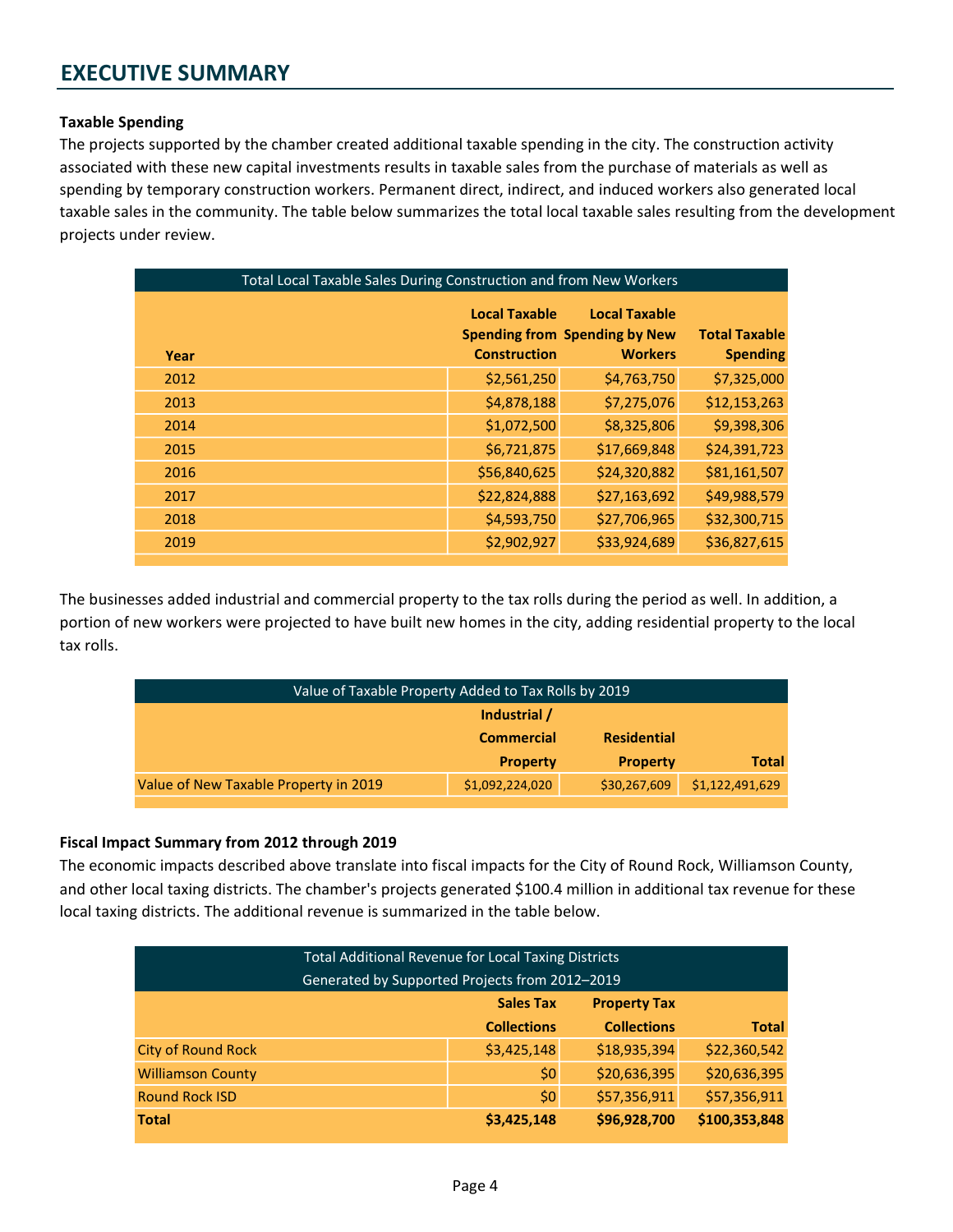#### Fiscal Impact Over Ten Years

In total, it is projected that the projects supported by the chamber over the last eight years will generate \$266.5 million for local taxing districts during subsequent ten-year periods for each cohort of projects.

| Total Additional Revenue for Local Taxing Districts Over a Ten-Year Period |                                     |                                              |                       |               |
|----------------------------------------------------------------------------|-------------------------------------|----------------------------------------------|-----------------------|---------------|
|                                                                            | <b>City of Round</b><br><b>Rock</b> | Williamson<br><b>County (incl.</b><br>FM/RD) | <b>Round Rock ISD</b> | <b>Total</b>  |
| 2012 Projects                                                              | \$2,432,083                         | \$1,509,207                                  | \$4,192,181           | \$8,133,470   |
| 2013 Projects                                                              | \$10,640,833                        | \$2,650,727                                  | \$7,363,027           | \$20,654,587  |
| 2014 Projects                                                              | \$743,674                           | \$591,197                                    | \$1,642,192           | \$2,977,063   |
| 2015 Projects                                                              | \$5,498,710                         | \$3,784,737                                  | \$10,513,009          | \$19,796,456  |
| 2016 Projects                                                              | \$28,578,371                        | \$29,405,563                                 | \$81,680,958          | \$139,664,891 |
| 2019 Projects                                                              | \$2,836,914                         | \$1,735,921                                  | \$4,821,933           | \$9,394,767   |
| <b>Total Ten-Year Impact</b>                                               | \$64,112,783                        | \$53,575,204                                 | \$148,817,896         | \$266,505,883 |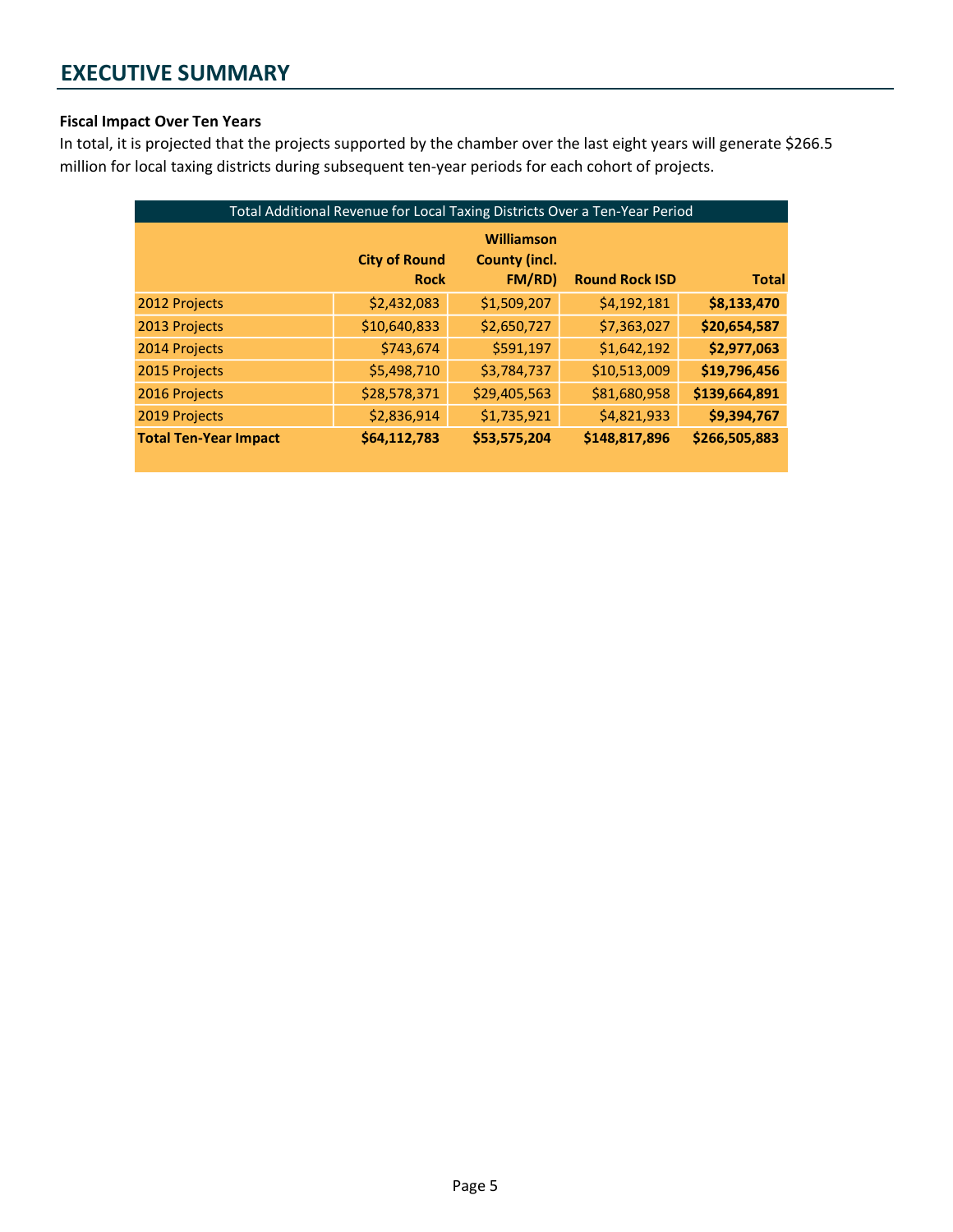#### Return on the Community's Investment in Economic Development

The chamber's funding, generated through its Momentum campaign and city contract, totaled \$6.8 million from 2012 through 2019. These investments in economic development directly supported significant economic and fiscal impacts in the Round Rock-area economy. The table below summarizes the impact that the sixty-five economic development projects are estimated to have over a ten-year period and represent the return on the community's investments in economic development from 2012 through 2019.

| Summary of Return on Economic Development Funding 2012-2019                              |                  |             |
|------------------------------------------------------------------------------------------|------------------|-------------|
| Momentum and city investments in the chamber                                             |                  | \$6,751,238 |
| Total number of permanent jobs created during the period                                 | 10,071           |             |
| Total economic output supported                                                          | \$31,821,848,188 |             |
| Total workers' earnings supported                                                        | \$5,588,711,098  |             |
| Total additional local taxable sales supported                                           | \$831,430,269    |             |
| Total additional sales taxes collected by local<br>taxing districts                      | \$16,628,605     |             |
| Total additional property taxes collected by<br>local taxing districts during the period | \$249,877,277    |             |

For every \$1 of funding, the city and chamber supported or generated:

- \$4,713 in economic output.
- \$828 in additional worker earnings.
- \$123 in additional local taxable sales.
- \$2.46 in additional sales taxes for the city.
- \$37.01 in additional property taxes for local taxing districts.

In addition, over this period from 2012 to 2019, a direct job was created with every \$1,081 in economic development funding. Considering direct, indirect, and induced jobs, a job was created with every \$670 in funding.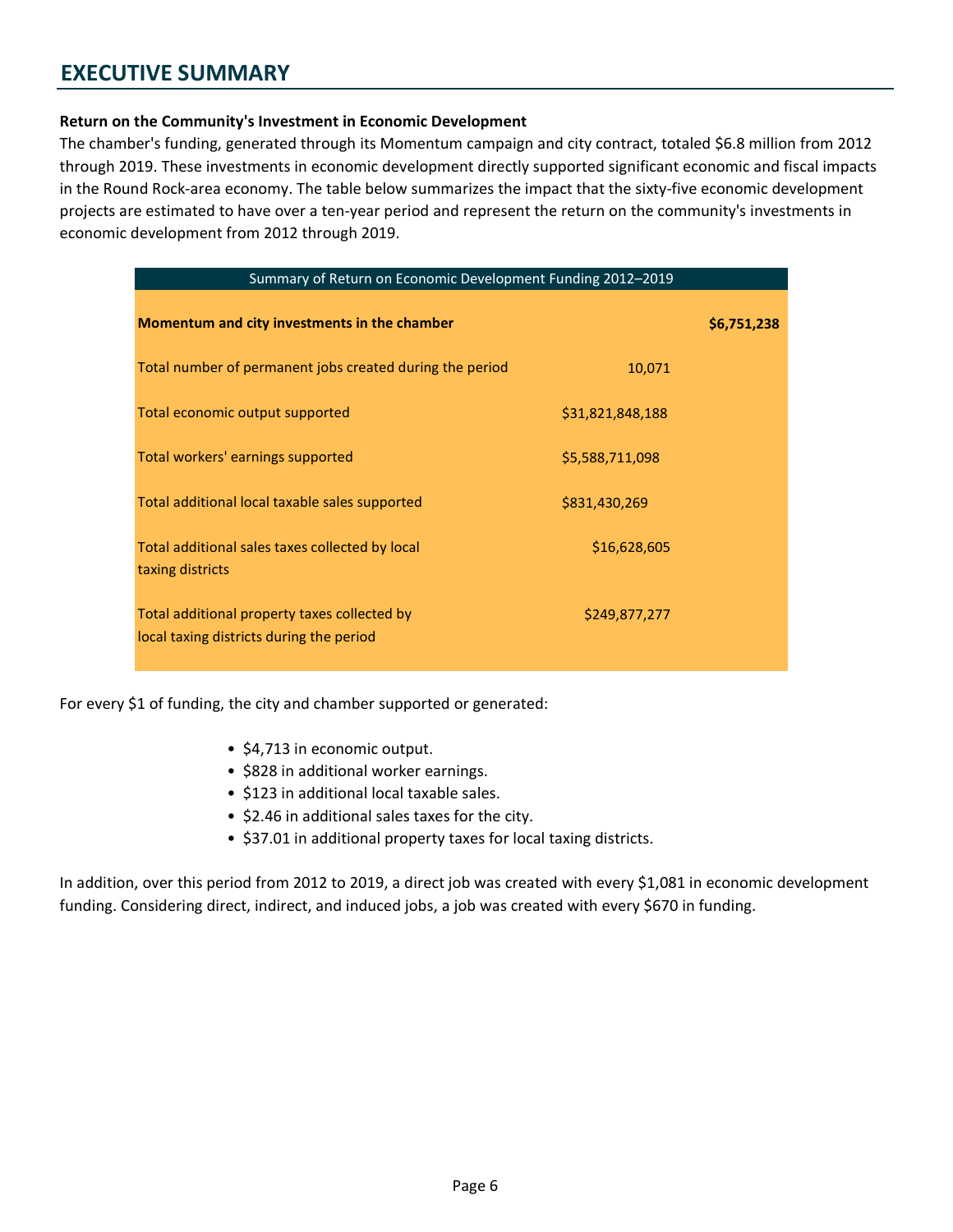#### Incentives Committed by the City of Round Rock and the Round Rock Chamber and Rate of Return

The sixty-five projects supported by the city and chamber have and will generate significant revenues for local taxing districts. When viewing the incentives offered to businesses from 2012 through 2019 as an investment and the additional tax revenue to local taxing districts as the return on the investment, chamber-led economic development projects are projected to have generated a 42.6% average annual rate of return.

| Rate of Return on Incentives |                       |                       |                                                        |  |
|------------------------------|-----------------------|-----------------------|--------------------------------------------------------|--|
|                              |                       | <b>Average Annual</b> |                                                        |  |
|                              | <b>Total Value of</b> | <b>Revenue</b>        | <b>New Tax Average Annual</b><br><b>Rate of Return</b> |  |
|                              | <b>Incentives</b>     | <b>Generated</b>      | on Incentives                                          |  |
| 2012 Projects                | \$221,000             | \$243,208             | 110.0%                                                 |  |
| 2013 Projects                | \$4,890,000           | \$1,064,083           | 21.8%                                                  |  |
| 2014 Projects                | \$160,000             | \$74,367              | 46.5%                                                  |  |
| 2015 Projects                | \$1,804,128           | \$549,871             | 30.5%                                                  |  |
| 2016 Projects                | \$1,871,000           | \$2,857,837           | 152.7%                                                 |  |
| 2019 Projects                | \$586,000             | \$283,691             | 48.4%                                                  |  |
| <b>Total</b>                 | \$15,951,914          | \$6,411,278           | 40.2%                                                  |  |

#### Conclusions and Perspective

Some conclusions can be drawn by Impact DataSource from this and other studies that it conducts for economic development organizations. These conclusions or observations include the following:

The creation of new taxes generated by chamber-assisted projects are examples of what a focused economic development effort can accomplish for the benefit of a community and such new taxes and other public revenues are significant.

The job growth and increased tax revenues can be accomplished with a relative inexpensive investment in economic development activities.

Impact DataSource does not suggest that the chamber caused all of the investments and growth presented in this report. The chamber provided support to these businesses, some more than others, and in some cases offered incentives.

However, Impact DataSource believes that such a one-stop center for economic development services is critical to a community's economic growth and many of these investments may not have occurred without the efforts of the chamber.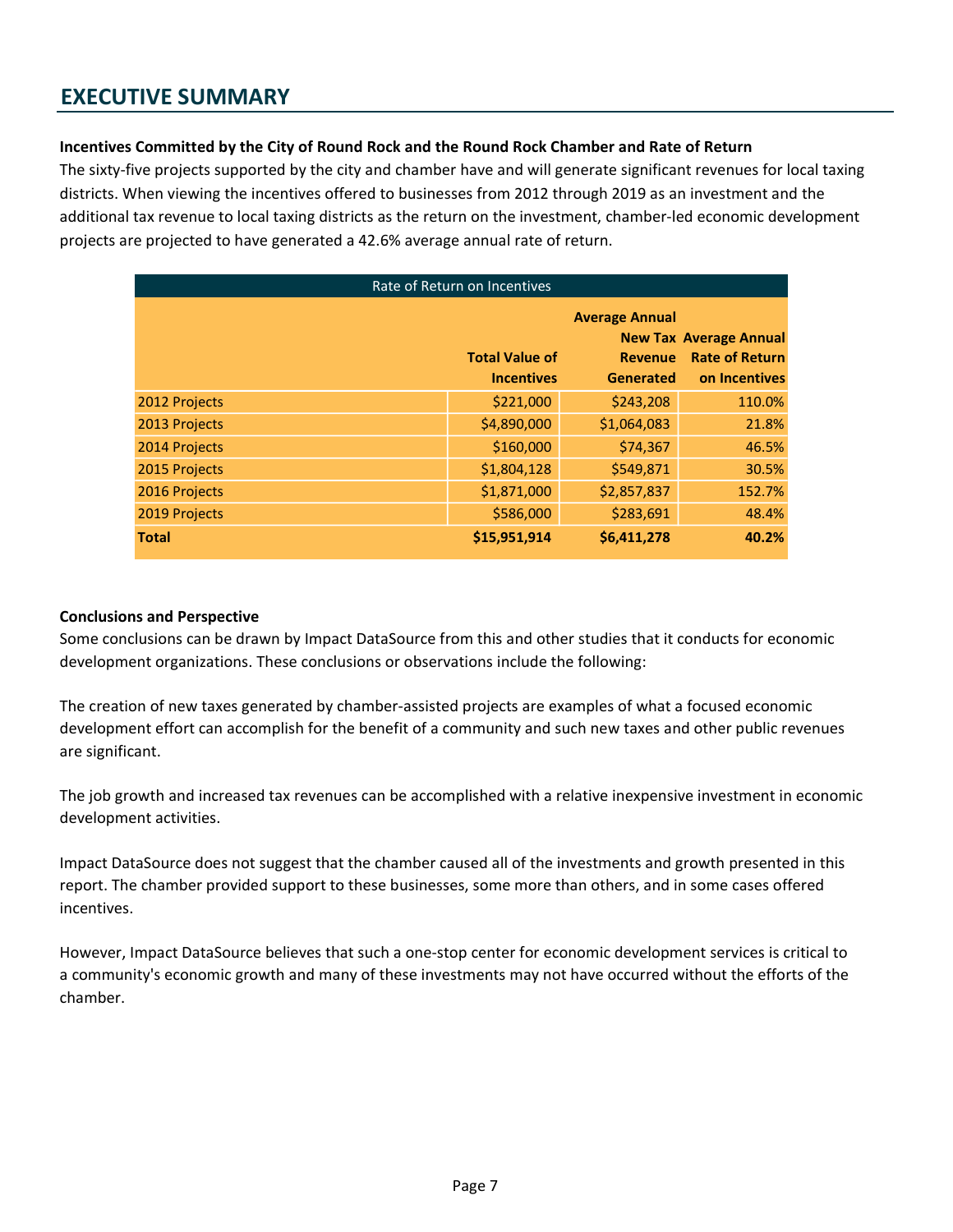## **OVERVIEW**

#### Introduction

This report presents the results of an economic impact analysis performed by Impact DataSource, an Austin, Texas economic consulting, research, and analysis firm. This report estimates the annual and cumulative economic and fiscal impacts that resulted from projects supported by the Round Rock Chamber (chamber) from 2012 through 2019.

#### Momentum

The Round Rock Economic Development Partnership is a public-private partnership between the City of Round Rock and the Momentum investors of the chamber.

The city and chamber partner to accelerate economic growth through aggressive programs for business development and business retention and expansion.

The chamber's mission is to promote economic growth by creating high-quality jobs, attracting new capital investment, retaining and expanding existing business, and improving the quality of life in Round Rock. In order to assist expansion or relocation projects, the chamber provides a number of services to companies including facility assistance, guidance through the permitting process, and investment incentives among others. In addition, the chamber supports local community assets to improve the quality of life in the city.

To accomplish their mission, the chamber has created Momentum, an innovative five-year economic development program that brings together private-sector investors who want to ensure a positive economic future for the community. Along with the private-sector investment, the City of Round Rock (city) contracts with the chamber to oversee economic development efforts on behalf of Round Rock residents.

#### Projects

The chamber provided the following information on locations, jobs, and capital investment from 2012 through 2019.

| Projects Supported by the Chamber |                  |                    |                      |  |  |
|-----------------------------------|------------------|--------------------|----------------------|--|--|
|                                   |                  |                    | <b>Total Capital</b> |  |  |
| Year                              | <b>Locations</b> | <b>Direct Jobs</b> | <b>Investment</b>    |  |  |
| 2012                              | 9                | 817                | \$27,320,000         |  |  |
| 2013                              | 14               | 645                | \$52,034,000         |  |  |
| 2014                              | 8                | 186                | \$11,440,000         |  |  |
| 2015                              | 8                | 1,358              | \$71,700,000         |  |  |
| 2016                              | 6                | 1,880              | \$606,300,000        |  |  |
| 2017                              | 7                | 400                | \$243,465,470        |  |  |
| 2018                              | 4                | $\Omega$           | \$49,000,000         |  |  |
| 2019                              | 9                | 958                | \$30,964,550         |  |  |
| <b>Total</b>                      | 65               | 6,244              | \$1,092,224,020      |  |  |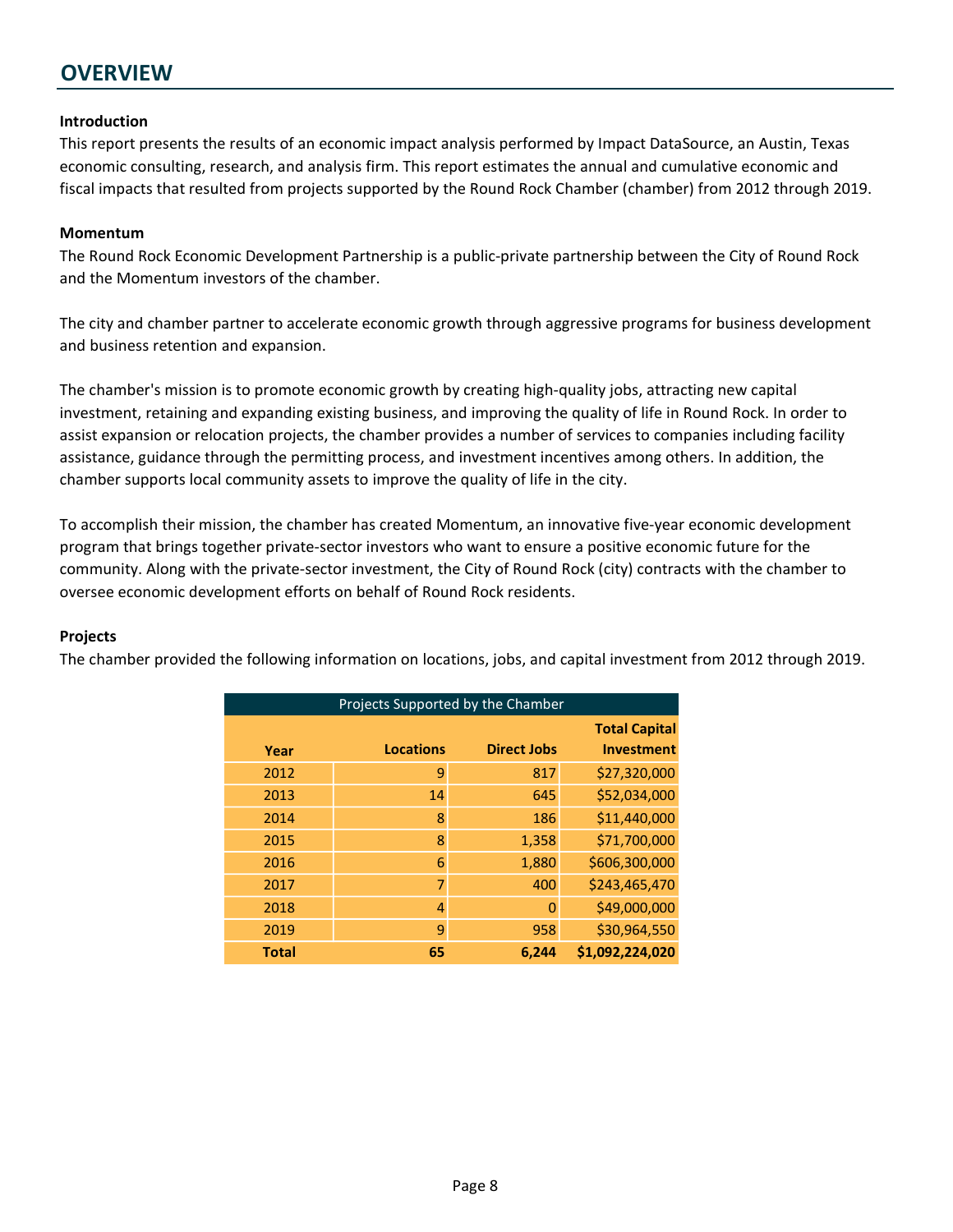## **OVERVIEW**

#### Summary of Committed Incentives

The chamber supported each of the above projects in different ways. The following table summarizes incentives committed to the projects from 2012 through 2019.

| Incentives Committed to Projects Supported by the City and Chamber |                                         |                    |                    |                  |                       |
|--------------------------------------------------------------------|-----------------------------------------|--------------------|--------------------|------------------|-----------------------|
|                                                                    | <b>Hotel or Sales City Property Tax</b> |                    |                    |                  | <b>Total Value of</b> |
| Year                                                               |                                         | <b>Cash Grants</b> | <b>Tax Rebates</b> | <b>Abatement</b> | <b>Incentives</b>     |
| 2012                                                               |                                         | \$0                | \$0                | \$221,000        | \$221,000             |
| 2013                                                               |                                         | \$730,000          | \$4,000,000        | \$160,000        | \$4,890,000           |
| 2014                                                               |                                         | \$100,000          | \$0                | \$60,000         | \$160,000             |
| 2015                                                               |                                         | \$983,000          | \$201,140          | \$619,988        | \$1,804,128           |
| 2016                                                               |                                         | \$405,000          | \$0                | \$1,466,000      | \$1,871,000           |
| 2017                                                               |                                         | \$1,800,000        | \$3,773,786        | \$0              | \$5,573,786           |
| 2018                                                               |                                         | \$755,000          | \$0                | \$91,000         | \$846,000             |
| 2019                                                               |                                         | \$490,000          | \$0                | \$96,000         | \$586,000             |
| <b>Total</b>                                                       |                                         | \$5,263,000        | \$7,974,926        | \$2,713,988      | \$15,951,914          |

In addition, Williamson County offered tax abatement incentives on several projects:

Cornerstone Hospital - 50% abatement for five years, South University - 40% abatement for four years, Harcourt - 50% abatement for five years, and

ProPortion Foods - 50% abatement for seven years.

The Kalahari resort project incentive is not represented in the table above due to its unique nature. The agreements provide for Kalahari to employ a minimum of 700 and invest at least \$350 million in a 975-room resort, 200,000-square-foot indoor/outdoor water park and 150,000-square-foot convention center. The City will own the 351-acre tract of land, which will be leased to Kalahari for up to 99 years. In addition, the City will issue bonds to provide \$40 million in net proceeds to construct the City-owned Convention Center, and \$30 million to construct city-owned improvements. Also, the City will waive most development fees. After the debt payments are made each year, the City and Kalahari will share remaining select State and City tax revenues, with 75 percent going to Kalahari and 25 percent to the City in years 1-10 and 50-50 in years 11-40. Based on projected revenues the incentive payments to Kalahari are estimated to be \$7.5 million annually for years 1 through 10. The City expects to receive \$4.7 million a year in new tax revenue after debt and incentive payments are made for years 1 through 10.

Finally, an incentive for The Sanctuary is also not represented in the table above. It is expected that The Sanctuary project will include an \$8.5 million Public Improvement District.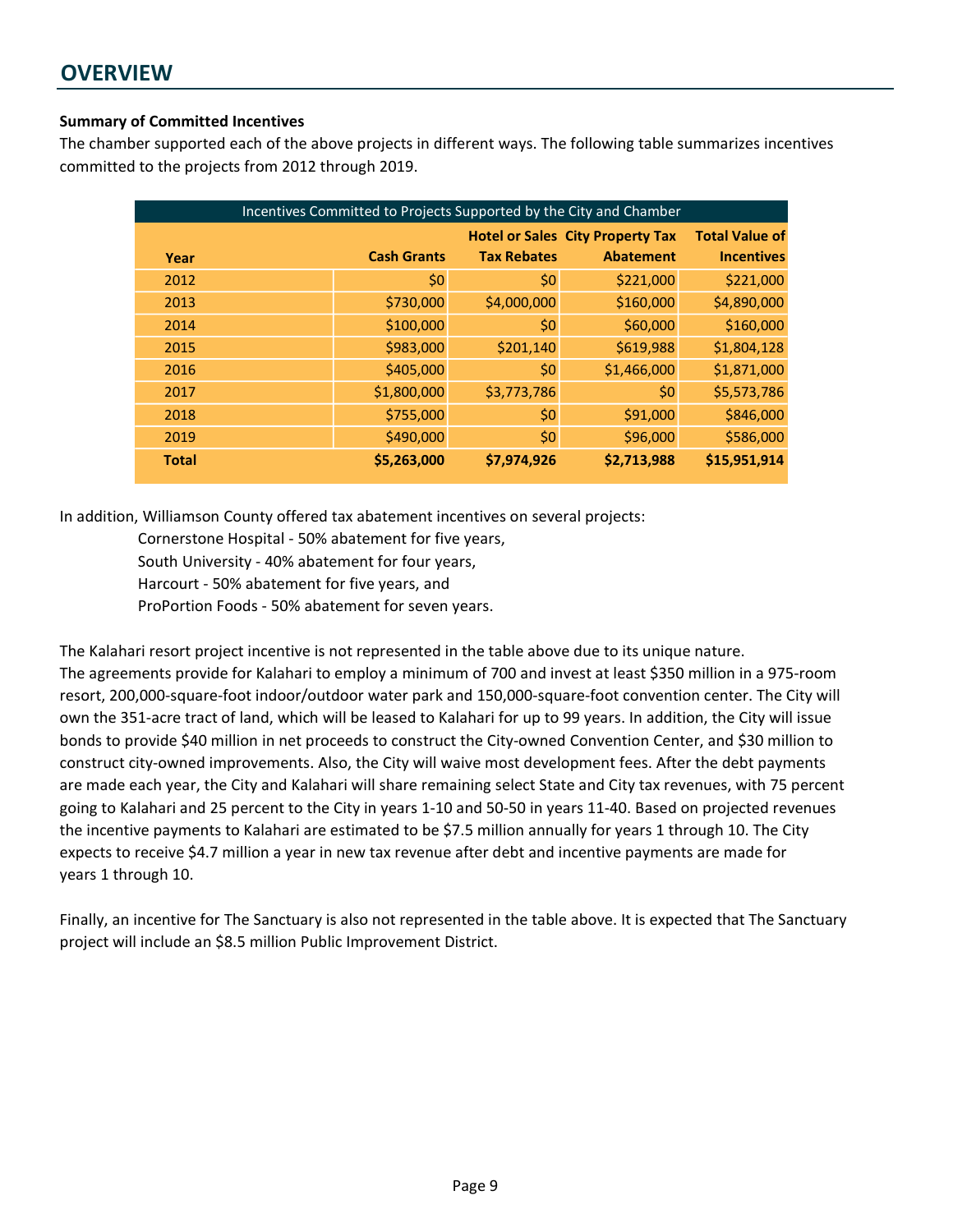## **OVERVIEW**

#### Community's Investment in Economic Development

The chamber reports the following annual funding from Momentum and the city. Over the entire period from 2012 through 2019, the chamber had a budget of \$6.8 million.

| Round Rock Chamber of Commerce & Economic Development Partnership Funding |                 |             |                      |  |
|---------------------------------------------------------------------------|-----------------|-------------|----------------------|--|
| Year                                                                      | <b>Momentum</b> | <b>City</b> | <b>Total Funding</b> |  |
| 2012                                                                      | \$277,025       | \$490,715   | \$767,740            |  |
| 2013                                                                      | \$283,975       | \$516,000   | \$799,975            |  |
| 2014                                                                      | \$307,100       | \$516,000   | \$823,100            |  |
| 2015                                                                      | \$335,700       | \$525,000   | \$860,700            |  |
| 2016                                                                      | \$340,200       | \$535,000   | \$875,200            |  |
| 2017                                                                      | \$326,045       | \$535,000   | \$861,045            |  |
| 2018                                                                      | \$310,783       | \$547,500   | \$858,283            |  |
| 2019                                                                      | \$320,195       | \$585,000   | \$905,195            |  |
| <b>Total</b>                                                              | \$2,501,023     | \$4,250,215 | \$6,751,238          |  |

#### Discussion of Economic and Fiscal Impacts

The chamber supported sixty-five projects during the eight-year period. These new businesses employed new workers in the area and made expenditures for supplies, services, and other inputs. The direct economic activity generated by these firms ripples through the local economy spurring spin-off impacts. The direct activity will generate indirect and induced economic impacts as described below.

The direct economic impacts are the expenditures of the firms as well as the employment and workers' earnings paid to workers. Indirect and induced benefits or spin-off benefits will be created from the spending during the operations of the firms and the direct workers.

Indirect sales, jobs, and workers' earnings will be created or supported in other businesses and organizations that supply goods and services to the direct firms supported by the chamber.

In addition, induced sales, jobs, and workers' earnings will be created or supported in area businesses, such as restaurants, gas stations, banks, book stores, grocery stores, apartment complexes, convenience stores, and service companies that supply goods and services to the direct and indirect workers and their families.

This report estimates the impact of the firms using impact multipliers from the US Department of Commerce's Regional Input-Output Modeling System (RIMS II) for Williamson County and various industries in which the firm's operate. The new employment and industry of activity serve as the basis for the other economic calculations in this report.

These economic impacts translate into additional revenues or fiscal impacts for local taxing districts including the city, county, and school district. Local taxing districts collect various revenues as a result of the economic activity generated by the supported projects. This study estimates the sales and property taxes generated for local taxing districts.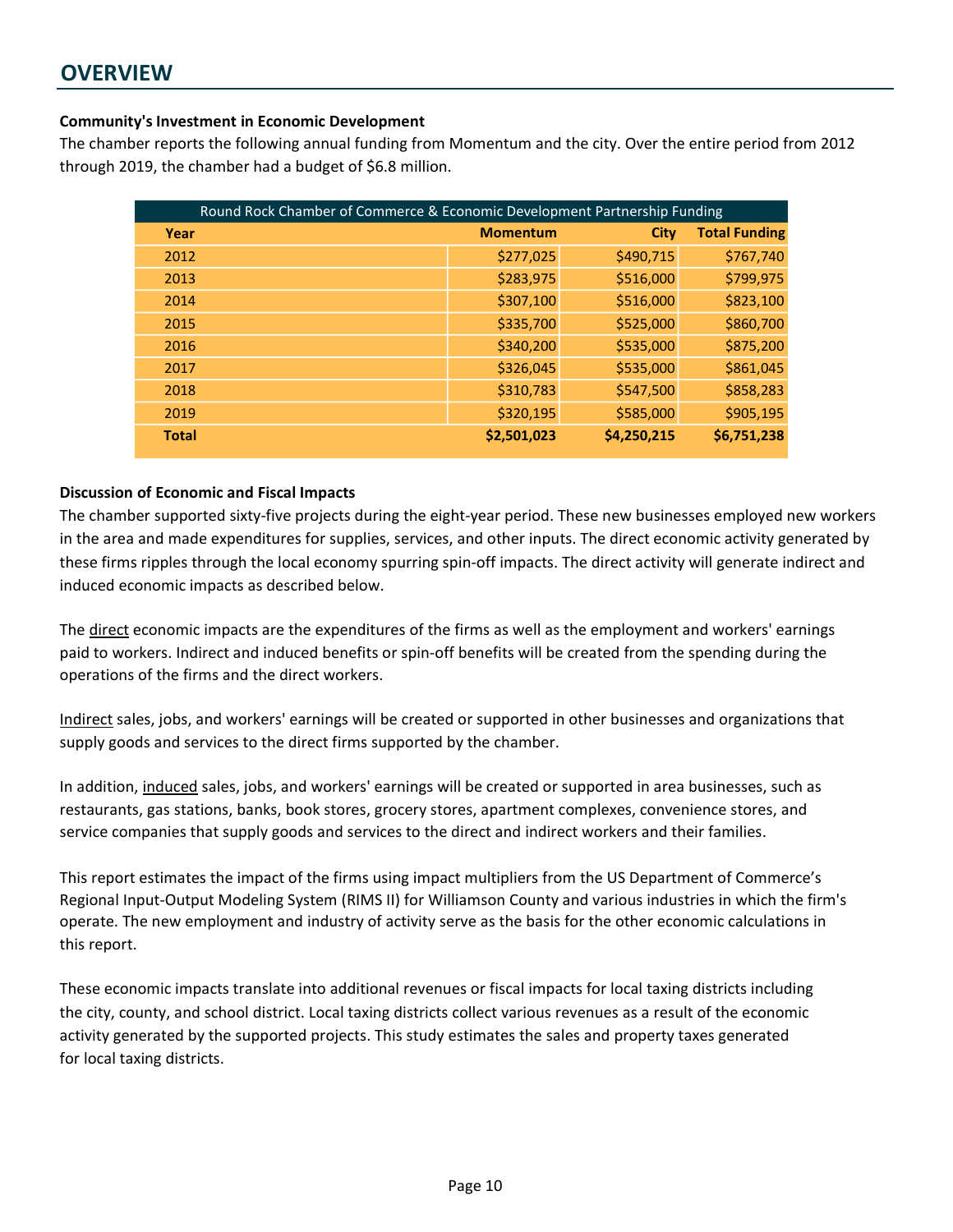#### Construction Impacts

Many of the locations supported by the chamber involved capital investment that supported construction activity in the area. Although detailed information on the construction activity was not available, the consultant estimates some of the economic impacts related to this construction. The following estimates assume 50% of the annual capital investments represent the cost to construct the buildings and other real property.

The tables below estimate the economic impact of the construction in the Round Rock area.

| Assumptions in Estimating Construction Impacts   |            |  |
|--------------------------------------------------|------------|--|
|                                                  |            |  |
| % of construction costs for materials            | <b>50%</b> |  |
| % of construction materials purchased locally    | <b>30%</b> |  |
| % of construction costs for labor                | 50%        |  |
| % of construction worker salary on taxable items | 25%        |  |
| % of construction worker salary spent locally    | 30%        |  |
|                                                  |            |  |

The purchase of taxable construction materials and taxable purchases made by construction workers are estimated to total \$102.4 million over the period.

|              |                                                                  | <b>Construction Impacts</b>                                    |                                                                                |                                                                                     |
|--------------|------------------------------------------------------------------|----------------------------------------------------------------|--------------------------------------------------------------------------------|-------------------------------------------------------------------------------------|
| Year         | <b>Construction</b><br><b>Jobs Supported</b><br><b>Each Year</b> | <b>Local Taxable</b><br><b>Construction</b><br><b>Material</b> | <b>Local Taxable</b><br><b>Construction</b><br><b>Spending Worker Spending</b> | <b>Total Local</b><br><b>Taxable</b><br><b>Spending from</b><br><b>Construction</b> |
| 2012         | 134                                                              | \$2,049,000                                                    | \$512,250                                                                      | \$2,561,250                                                                         |
| 2013         | 250                                                              | \$3,902,550                                                    | \$975,638                                                                      | \$4,878,188                                                                         |
| 2014         | 54                                                               | \$858,000                                                      | \$214,500                                                                      | \$1,072,500                                                                         |
| 2015         | 328                                                              | \$5,377,500                                                    | \$1,344,375                                                                    | \$6,721,875                                                                         |
| 2016         | 2,703                                                            | \$45,472,500                                                   | \$11,368,125                                                                   | \$56,840,625                                                                        |
| 2017         | 1,059                                                            | \$18,259,910                                                   | \$4,564,978                                                                    | \$22,824,888                                                                        |
| 2018         | 208                                                              | \$3,675,000                                                    | \$918,750                                                                      | \$4,593,750                                                                         |
| 2019         | 128                                                              | \$2,322,341                                                    | \$580,585                                                                      | \$2,902,927                                                                         |
| <b>Total</b> | 4,863                                                            | \$81,916,802                                                   | \$20,479,200                                                                   | \$102,396,002                                                                       |

The construction activity represents temporary impacts supported by the annual construction spending by businesses supported by the chamber.

#### Economic Impacts from Projects Supported

The chamber supported sixty-five projects during the eight-year period. These new businesses employed new workers in the area and made expenditures for supplies, services, and other inputs. As discussed earlier, the direct economic impact of these businesses will support spin-off activity in the community called indirect and induced impacts. The indirect impacts occur in the local businesses that supply goods or services to the direct businesses and the induced impacts occur in local businesses that supply goods or services to direct and indirect workers.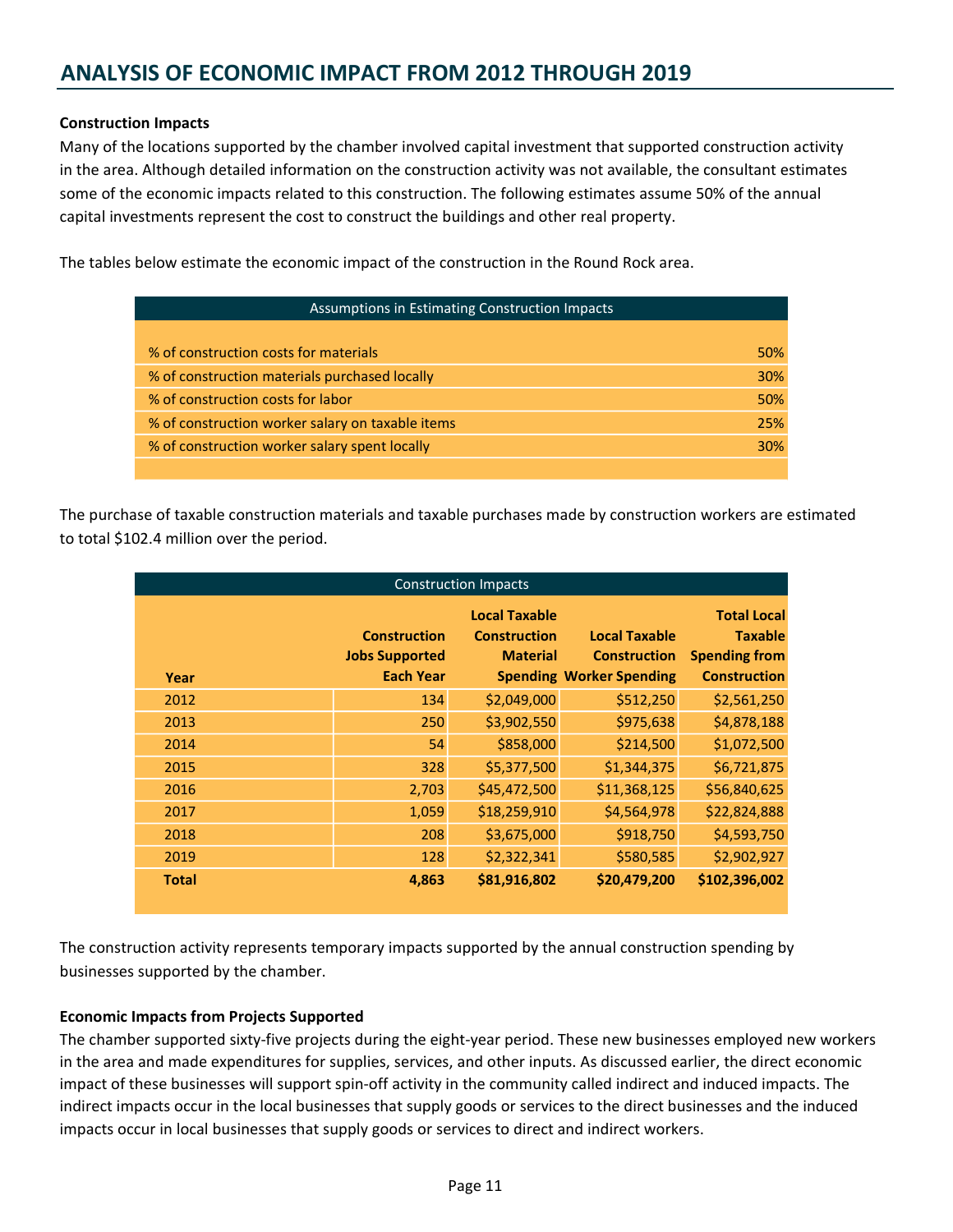#### Employment and Workers' Earnings

The table below summarizes the estimated annual additional economic impact on employment and workers' earnings in the Round Rock area from 2012 through 2019. The chamber reported the estimated number of direct jobs added by each business. The spin-off jobs were estimated using industry-specific RIMS II multipliers. In addition, the direct and spin-off workers' earnings were also estimated using RIMS II industry-specific multipliers. The employment estimates shown below represent permanent jobs in Williamson County.

The following table shows the cumulative increase in employment and workers' earnings generated by firms supported by the chamber over the last eight years. This table reflects the fact that most businesses added in early years continue to operate going forward.

|              | Summary of Cumulative Economic Impact on Employment & Workers' Earnings |                                                              |                                   |                                           |                                                                               |                                          |
|--------------|-------------------------------------------------------------------------|--------------------------------------------------------------|-----------------------------------|-------------------------------------------|-------------------------------------------------------------------------------|------------------------------------------|
| Year         | <b>Direct</b><br><b>Employment</b>                                      | <b>Indirect &amp;</b><br><b>Induced</b><br><b>Employment</b> | <b>Total</b><br><b>Employment</b> | <b>Direct Workers'</b><br><b>Earnings</b> | <b>Indirect &amp;</b><br><b>Induced</b><br><b>Workers'</b><br><b>Earnings</b> | <b>Total Workers'</b><br><b>Earnings</b> |
| 2012         | 817.0                                                                   | 579.6                                                        | 1,396.6                           | \$52,209,716                              | \$25,014,197                                                                  | \$77,223,913                             |
| 2013         | 1,462.0                                                                 | 995.4                                                        | 2,457.4                           | \$80,732,806                              | \$37,201,553                                                                  | \$117,934,359                            |
| 2014         | 1,648.0                                                                 | 1,103.6                                                      | 2,751.6                           | \$92,277,115                              | \$42,690,361                                                                  | \$134,967,476                            |
| 2015         | 3,006.0                                                                 | 2,214.2                                                      | 5,220.2                           | \$193,982,825                             | \$92,458,473                                                                  | \$286,441,298                            |
| 2016         | 4,886.0                                                                 | 2,787.8                                                      | 7,673.8                           | \$272,345,062                             | \$121,914,430                                                                 | \$394,259,492                            |
| 2017         | 5,286.0                                                                 | 3,018.3                                                      | 8,304.3                           | \$306,537,581                             | \$133,805,950                                                                 | \$440,343,531                            |
| 2018         | 5,286.0                                                                 | 3,018.3                                                      | 8,304.3                           | \$312,668,332                             | \$136,482,069                                                                 | \$449,150,401                            |
| 2019         | 6,244.0                                                                 | 3,827.4                                                      | 10,071.4                          | \$378,510,667                             | \$171,433,628                                                                 | \$549,944,294                            |
| <b>Total</b> |                                                                         |                                                              |                                   | \$1,689,264,103                           | \$761,000,660                                                                 | \$2,450,264,764                          |

Note: Workers' earnings include both salaries and benefits paid to workers.

#### Economic Output

The following table shows the cumulative increase in economic output generated by firms supported by the chamber over the last eight years. These values represent the inter-industry purchases from businesses within the area and the purchases by new workers in the area. This table reflects the fact that most businesses added in early years continue to operate going forward.

|              |                        | Estimated Cumulative Increase in Economic Output by New Firms |                        |
|--------------|------------------------|---------------------------------------------------------------|------------------------|
|              | <b>Direct</b>          | <b>Indirect &amp; Induced</b>                                 | <b>Total</b>           |
| Year         | <b>Economic Output</b> | <b>Economic Output</b>                                        | <b>Economic Output</b> |
| 2012         | \$264,399,715          | \$121,158,018                                                 | \$385,557,733          |
| 2013         | \$491,323,411          | \$206,647,138                                                 | \$697,970,549          |
| 2014         | \$553,674,198          | \$236,241,183                                                 | \$789,915,380          |
| 2015         | \$1,273,234,533        | \$488,922,756                                                 | \$1,762,157,289        |
| 2016         | \$1,595,434,610        | \$616,842,198                                                 | \$2,212,276,808        |
| 2017         | \$1,728,688,939        | \$675,993,009                                                 | \$2,404,681,948        |
| 2018         | \$1,763,262,717        | \$689,512,870                                                 | \$2,452,775,587        |
| 2019         | \$2,375,040,421        | \$900,933,995                                                 | \$3,275,974,416        |
| <b>Total</b> | \$10,045,058,543       | \$3,936,251,167                                               | \$13,981,309,710       |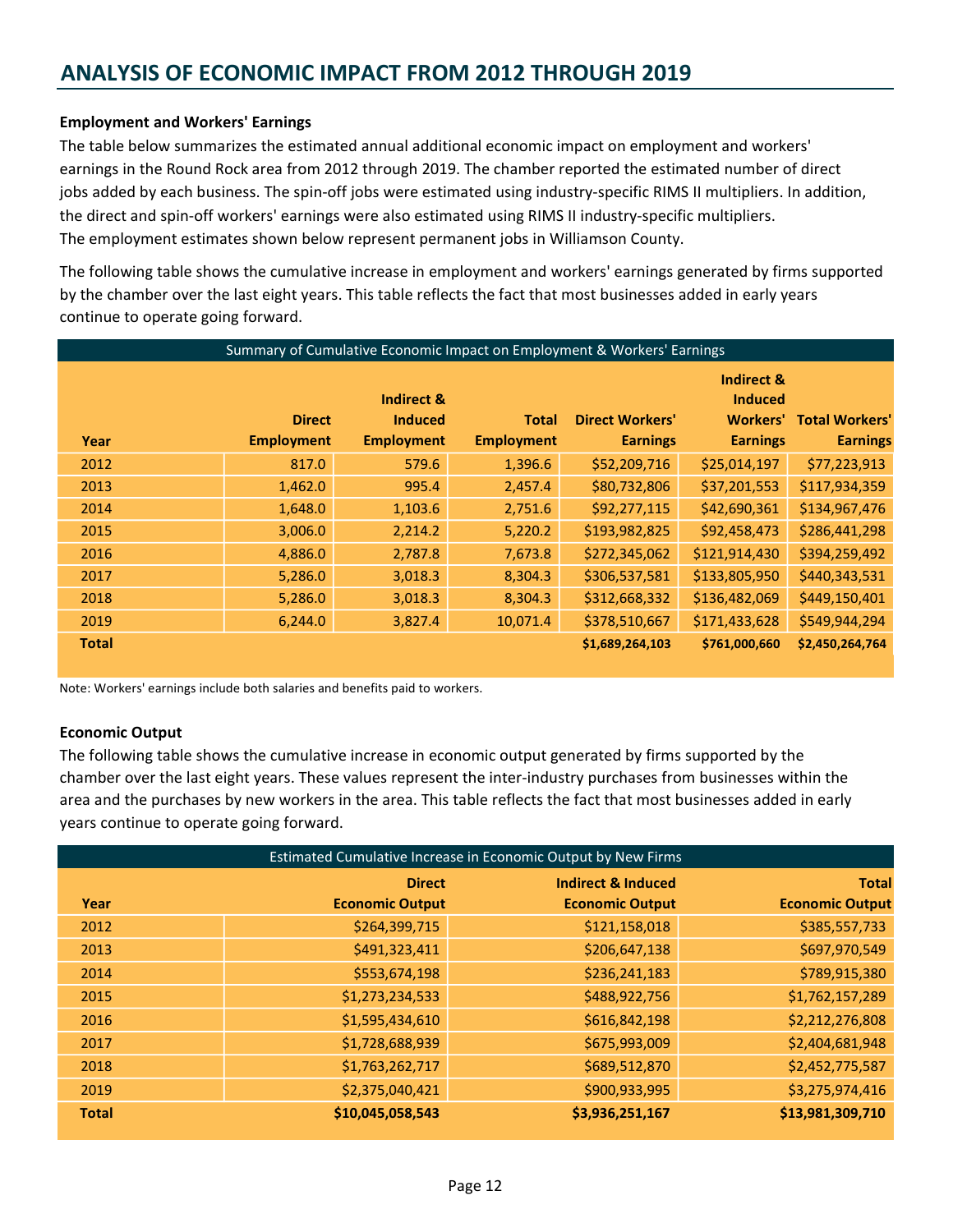#### Taxable Sales: New Worker Spending

In addition to the employment and income impacts, the local economy benefits from sales and spending impacts as well as taxable property on local tax rolls. The table below estimates sales and spending generated by the workers employed by these economic development projects.

| Assumptions in Estimating Taxable Sales       |     |
|-----------------------------------------------|-----|
|                                               |     |
| % of workers' salaries spent on taxable items | 25% |
| % of taxable shopping done locally            | 35% |
|                                               |     |

| Local Taxable Spending by New Workers by Year |                                                   |                                                                             |                                           |                                            |
|-----------------------------------------------|---------------------------------------------------|-----------------------------------------------------------------------------|-------------------------------------------|--------------------------------------------|
| Year                                          | <b>Direct</b><br><b>Annual</b><br><b>Salaries</b> | <b>Indirect &amp;</b><br><b>Induced</b><br><b>Annual</b><br><b>Salaries</b> | Total<br><b>Annual</b><br><b>Salaries</b> | Local<br><b>Taxable</b><br><b>Spending</b> |
| 2012                                          | \$36,807,850                                      | \$17,635,009                                                                | \$54,442,859                              | \$4,763,750                                |
| 2013                                          | \$56,916,628                                      | \$26,227,095                                                                | \$83,143,723                              | \$7,275,076                                |
| 2014                                          | \$65,055,366                                      | \$30,096,705                                                                | \$95,152,071                              | \$8,325,806                                |
| 2015                                          | \$136,757,891                                     | \$65,183,224                                                                | \$201,941,115                             | \$17,669,848                               |
| 2016                                          | \$192,003,269                                     | \$85,949,673                                                                | \$277,952,942                             | \$24,320,882                               |
| 2017                                          | \$216,108,994                                     | \$94,333,195                                                                | \$310,442,189                             | \$27,163,692                               |
| 2018                                          | \$220,431,174                                     | \$96,219,859                                                                | \$316,651,033                             | \$27,706,965                               |
| 2019                                          | \$266,850,020                                     | \$120,860,707                                                               | \$387,710,727                             | \$33,924,689                               |
|                                               |                                                   |                                                                             |                                           |                                            |

#### Total Local Taxable Sales

Combining the new business activity taxable sales, worker taxable spending, and the construction taxable spending, the table below summarizes estimated total local taxable spending in Round Rock due to these projects.

| Total Local Taxable Sales During Construction and from New Workers |  |                      |                                                        |                                         |
|--------------------------------------------------------------------|--|----------------------|--------------------------------------------------------|-----------------------------------------|
|                                                                    |  | <b>Local Taxable</b> | <b>Local Taxable</b>                                   |                                         |
| Year                                                               |  | <b>Construction</b>  | <b>Spending from Spending by New</b><br><b>Workers</b> | <b>Total Taxable</b><br><b>Spending</b> |
| 2012                                                               |  | \$2,561,250          | \$4,763,750                                            | \$7,325,000                             |
| 2013                                                               |  | \$4,878,188          | \$7,275,076                                            | \$12,153,263                            |
| 2014                                                               |  | \$1,072,500          | \$8,325,806                                            | \$9,398,306                             |
| 2015                                                               |  | \$6,721,875          | \$17,669,848                                           | \$24,391,723                            |
| 2016                                                               |  | \$56,840,625         | \$24,320,882                                           | \$81,161,507                            |
| 2017                                                               |  | \$22,824,888         | \$27,163,692                                           | \$49,988,579                            |
| 2018                                                               |  | \$4,593,750          | \$27,706,965                                           | \$32,300,715                            |
| 2019                                                               |  | \$2,902,927          | \$33,924,689                                           | \$36,827,615                            |
| <b>Total</b>                                                       |  | \$102,396,002        | \$151,150,708                                          | \$253,546,709                           |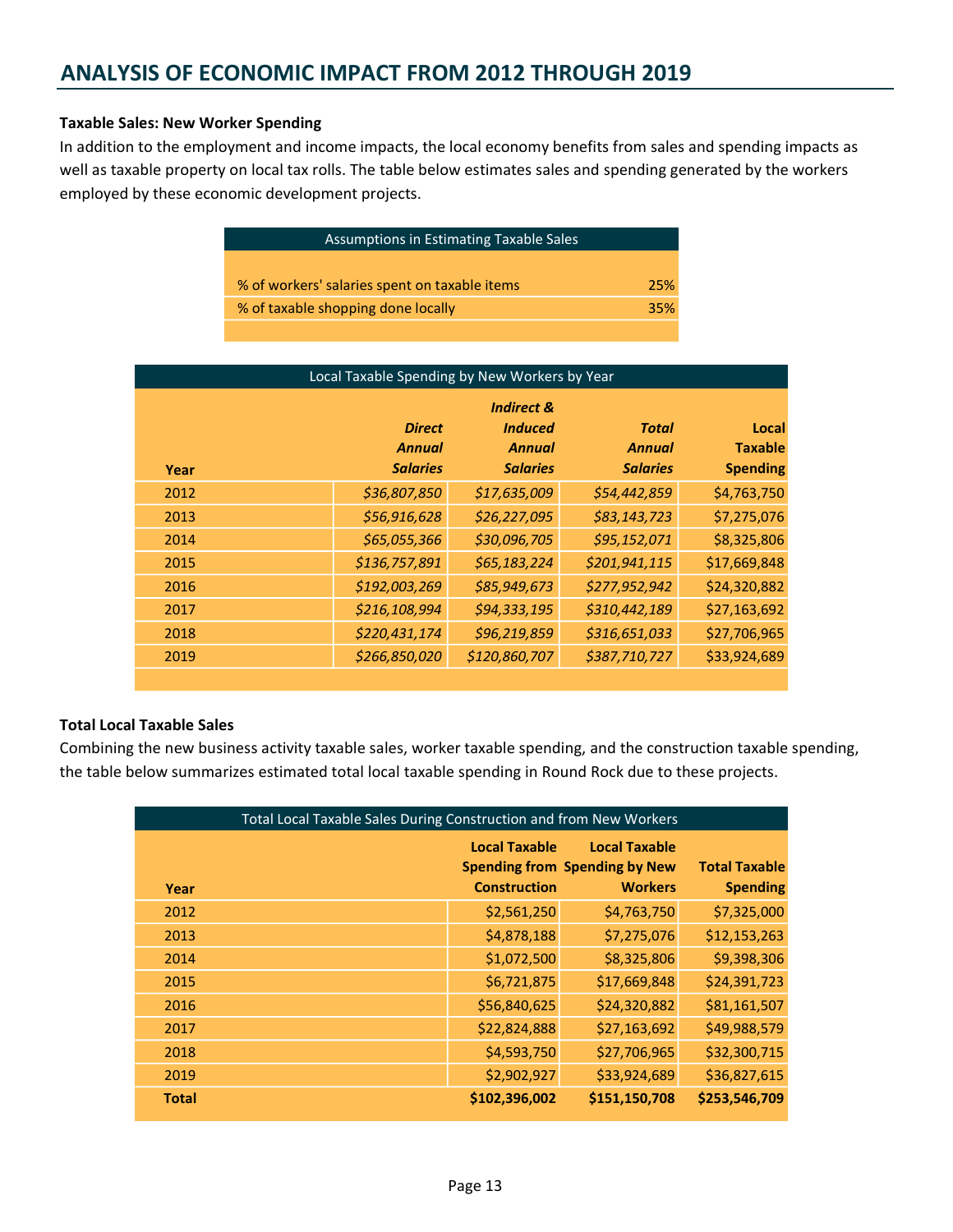#### Property on Local Tax Rolls

The businesses supported by the chamber made capital investments during the eight-year period from 2012 through 2019. The table below shows the cumulative value of taxable property each year. The values have not been adjusted to account for depreciation of equipment or appreciation of real property.

| Value of Commercial/Industrial Property on Tax Rolls |                      |
|------------------------------------------------------|----------------------|
|                                                      | <b>Cumulative</b>    |
| Year                                                 | <b>Taxable Value</b> |
| 2012                                                 | \$27,320,000         |
| 2013                                                 | \$79,354,000         |
| 2014                                                 | \$90,794,000         |
| 2015                                                 | \$162,494,000        |
| 2016                                                 | \$768,794,000        |
| 2017                                                 | \$1,012,259,470      |
| 2018                                                 | \$1,061,259,470      |
| 2019                                                 | \$1,092,224,020      |
|                                                      |                      |

Some of the new jobs created in Round Rock may have been filled by workers moving to the area. A portion of these new workers moving to the area may build new homes in the area. The tables below estimate the value of cumulative residential property added to local tax rolls as a result of the economic development projects.

| Assumptions in Estimating Residential Property |            |
|------------------------------------------------|------------|
| % of new workers who move to area              | <b>10%</b> |
| % of relocating workers who build a home       | 15%        |
| Average taxable value of new home (2011)       | \$171,000  |
| Annual residential appreciation                | 2.0%       |

| Cumulative Residential Property on Tax Rolls Each Year |                                        |                    |                                                              |                                                          |
|--------------------------------------------------------|----------------------------------------|--------------------|--------------------------------------------------------------|----------------------------------------------------------|
| Year                                                   | <b>Cumulative</b><br><b>Total Jobs</b> | <b>New Workers</b> | <b>Moving to New Homes Built</b><br>the Area for New Workers | <b>Value of</b><br><b>Residential</b><br><b>Property</b> |
| 2012                                                   | 1,396.6                                | 140                | 21                                                           | \$3,653,887                                              |
| 2013                                                   | 2,457.4                                | 246                | 37                                                           | \$6,557,893                                              |
| 2014                                                   | 2,751.6                                | 275                | 41                                                           | \$7,489,952                                              |
| 2015                                                   | 5,220.2                                | 522                | 78                                                           | \$14,493,561                                             |
| 2016                                                   | 7,673.8                                | 767                | 115                                                          | \$21,731,979                                             |
| 2017                                                   | 8,304.3                                | 830                | 125                                                          | \$23,987,758                                             |
| 2018                                                   | 8,304.3                                | 830                | 125                                                          | \$24,467,513                                             |
| 2019                                                   | 10,071.4                               | 1,007              | 151                                                          | \$30,267,609                                             |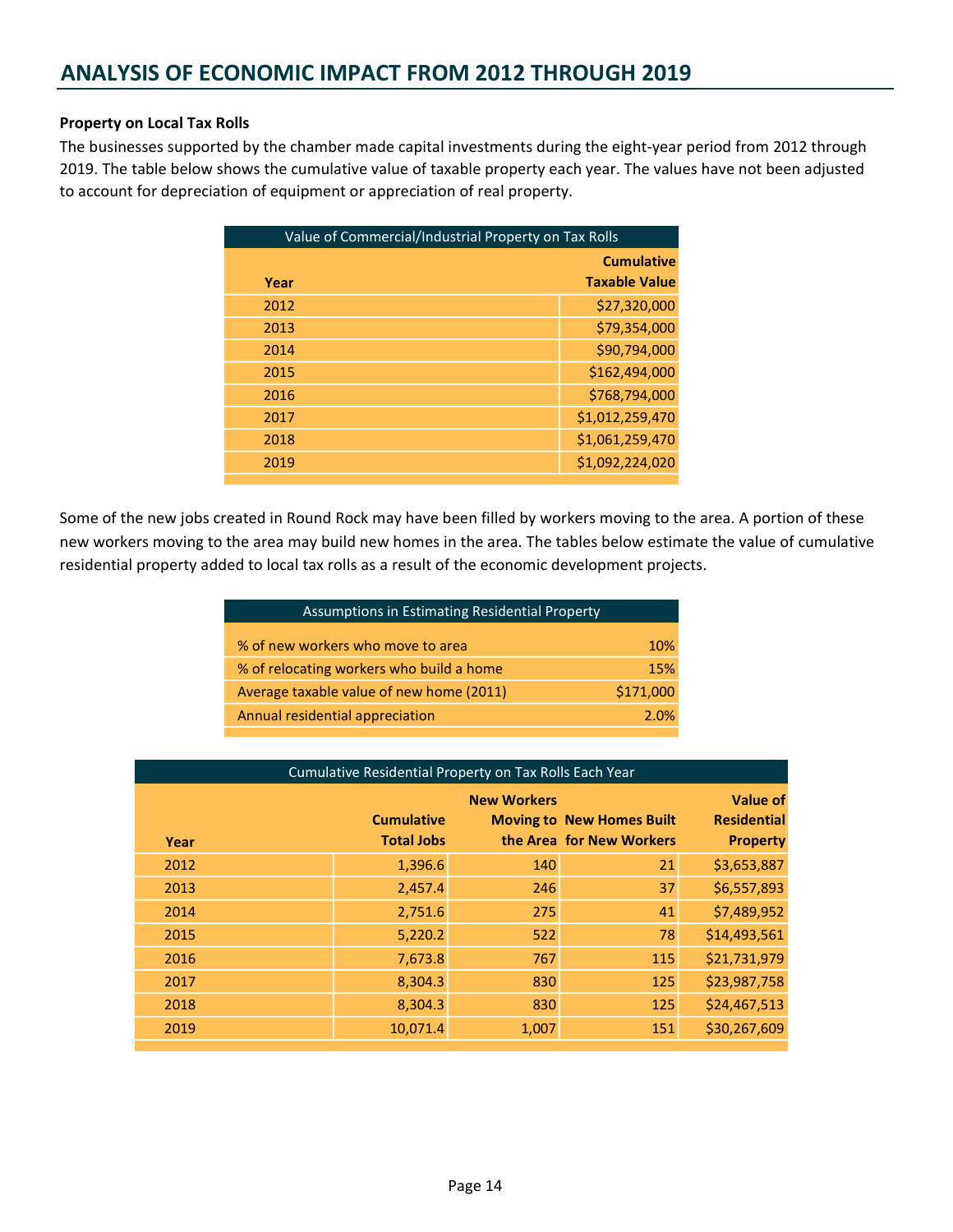## ANALYSIS OF ECONOMIC IMPACT FROM 2012 THROUGH 2019

Total property added to local tax rolls, including commercial/industrial and residential property, is summarized in the table below.

|      | Total Cumulative Property on Tax Rolls Each Year |                    |                                   |
|------|--------------------------------------------------|--------------------|-----------------------------------|
|      | <b>Value</b><br>Commercial/                      | <b>Value of</b>    |                                   |
|      | <b>Industrial</b>                                | <b>Residential</b> | <b>Total</b>                      |
| Year | <b>Property</b>                                  |                    | <b>Property Value of Property</b> |
| 2012 | \$27,320,000                                     | \$3,653,887        | \$30,973,887                      |
| 2013 | \$79,354,000                                     | \$6,557,893        | \$85,911,893                      |
| 2014 | \$90,794,000                                     | \$7,489,952        | \$98,283,952                      |
| 2015 | \$162,494,000                                    | \$14,493,561       | \$176,987,561                     |
| 2016 | \$768,794,000                                    | \$21,731,979       | \$790,525,979                     |
| 2017 | \$1,012,259,470                                  | \$23,987,758       | \$1,036,247,228                   |
| 2018 | \$1,061,259,470                                  | \$24,467,513       | \$1,085,726,983                   |
| 2019 | \$1,092,224,020                                  | \$30,267,609       | \$1,122,491,629                   |
|      |                                                  |                    |                                   |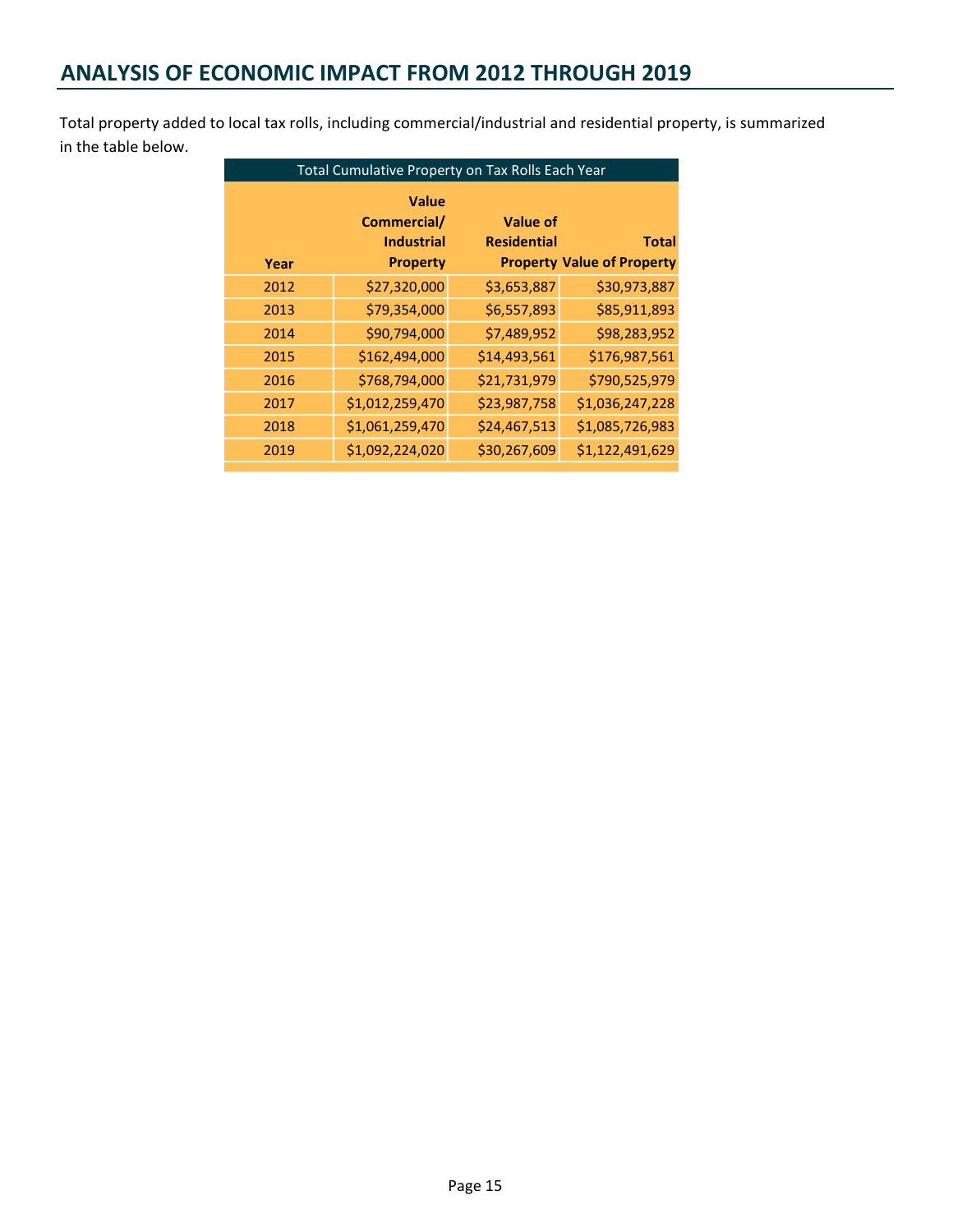## ANALYSIS OF FISCAL IMPACT FROM 2012 THROUGH 2019

#### Tax Rates

Sales taxes are estimated for the City of Round Rock. The taxable sales estimated in this analysis are intended to represent the sales subject to Round Rock's sales tax although these projects will create additional economic activity in surrounding cities.

| <b>Sales Tax Rates</b> |                           |
|------------------------|---------------------------|
|                        |                           |
| 2.00%                  | <b>City of Round Rock</b> |
|                        |                           |

The capital investments associated with these sixty-five projects were located in the City of Round Rock. The fiscal impact analysis estimates property taxes resulting from these projects using the City of Round Rock, Williamson County, and Round Rock Independent School District (ISD) property tax rates. The property tax rates used are listed below.

| <b>Property Tax Rates</b> |                      |                                    |                       |              |
|---------------------------|----------------------|------------------------------------|-----------------------|--------------|
|                           | <b>City of Round</b> | Williamson<br><b>County (incl.</b> |                       |              |
| Year                      | <b>Rock</b>          | FM/RD)                             | <b>Round Rock ISD</b> | <b>Total</b> |
| 2012                      | 0.420350             | 0.489029                           | 1.380000              | 2.2894       |
| 2013                      | 0.419490             | 0.489029                           | 1.367400              | 2.2759       |
| 2014                      | 0.414650             | 0.486529                           | 1.337500              | 2.2387       |
| 2015                      | 0.414650             | 0.481529                           | 1.332500              | 2.2287       |
| 2016                      | 0.425000             | 0.476529                           | 1.332500              | 2.2340       |
| 2017                      | 0.430000             | 0.466529                           | 1.304800              | 2.2013       |
| 2018                      | 0.420000             | 0.459029                           | 1.304800              | 2.1838       |
| 2019                      | 0.439000             | 0.458719                           | 1.234800              | 2.1325       |

#### Sales Tax Collections

The City of Round Rock receives sales tax as a result of the economic development projects. Taxable purchases made during construction as well as direct and spin-off worker taxable spending in the area serve as the basis for these sales tax collection calculations. The table summarizes the estimated sales taxes supported by the supported projects over eight years.

| Sales Tax Collections by Year |  |                      |
|-------------------------------|--|----------------------|
|                               |  | <b>City of Round</b> |
| Year                          |  | <b>Rock</b>          |
| 2012                          |  | \$146,500            |
| 2013                          |  | \$243,065            |
| 2014                          |  | \$187,966            |
| 2015                          |  | \$487,834            |
| 2016                          |  | \$1,623,230          |
| 2017                          |  | \$736,552            |
| <b>Total</b>                  |  | \$3,425,148          |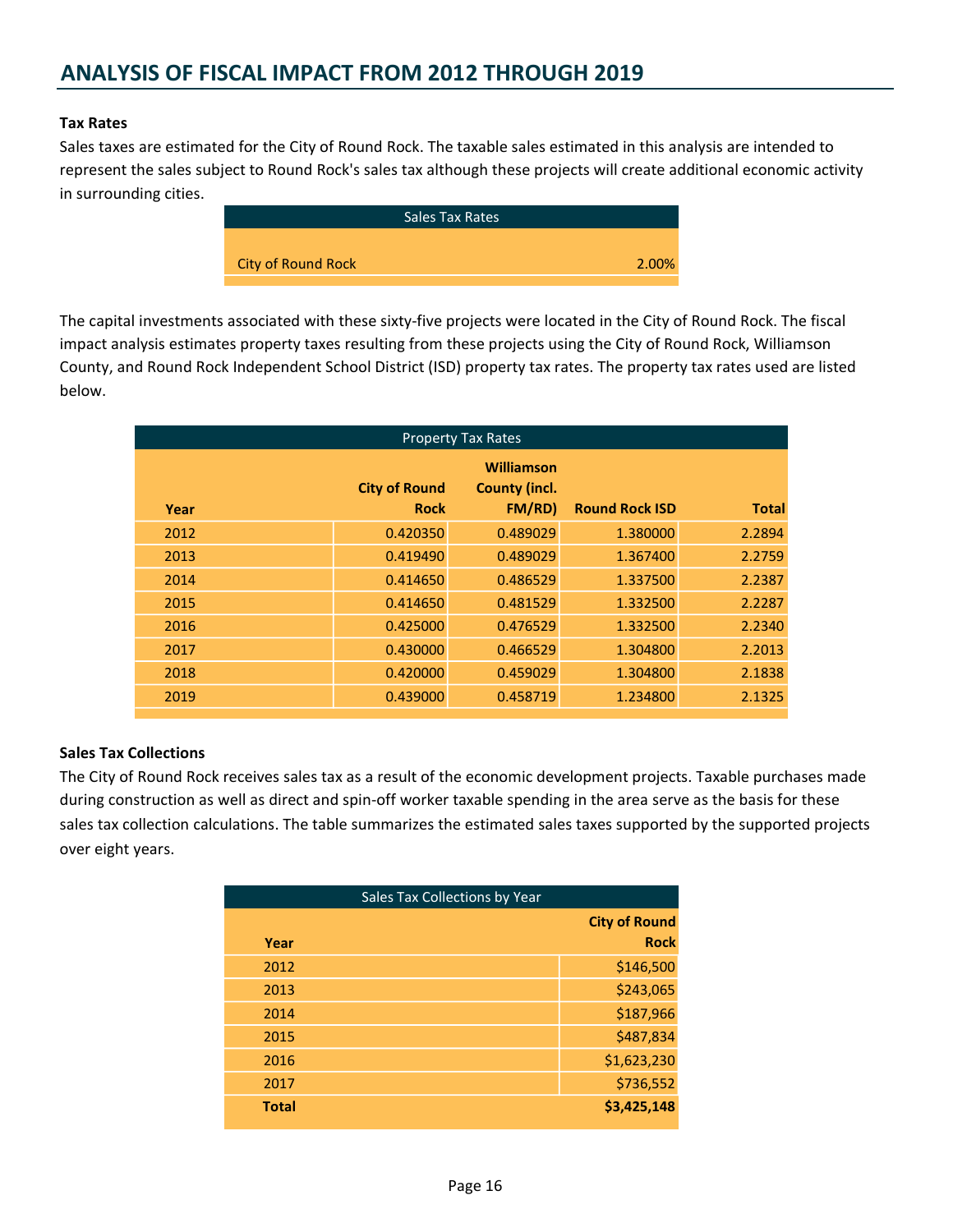#### Property Tax Collections

Property taxing districts in Round Rock receive benefits from the property supported by these development projects assisted by the chamber. Listed below are estimated property tax revenue to the city, county, school district, and other local property taxing districts.

| Property Tax Collections by Year |                                     |                                                     |                       |              |
|----------------------------------|-------------------------------------|-----------------------------------------------------|-----------------------|--------------|
| Year                             | <b>City of Round</b><br><b>Rock</b> | <b>Williamson</b><br><b>County (incl.</b><br>FM/RD) | <b>Round Rock ISD</b> | <b>Total</b> |
| 2012                             | \$130,199                           | \$151,471                                           | \$427,440             | \$709,110    |
| 2013                             | \$360,392                           | \$420,134                                           | \$1,174,759           | \$1,955,285  |
| 2014                             | \$407,534                           | \$478,180                                           | \$1,314,548           | \$2,200,262  |
| 2015                             | \$733,879                           | \$852,246                                           | \$2,358,359           | \$3,944,485  |
| 2016                             | \$3,359,735                         | \$3,767,086                                         | \$10,533,759          | \$17,660,580 |
| 2017                             | \$4,455,863                         | \$4,834,394                                         | \$13,520,954          | \$22,811,211 |
| 2018                             | \$4,560,053                         | \$4,983,802                                         | \$14,166,566          | \$23,710,421 |
| 2019                             | \$4,927,738                         | \$5,149,082                                         | \$13,860,527          | \$23,937,347 |
| <b>Total</b>                     | \$18,935,394                        | \$20,636,395                                        | \$57,356,911          | \$96,928,700 |

\* Property tax collections have not been adjusted to reflect property tax abatements offered by the city and county.

#### Total Fiscal Impact for Local Taxing Districts

In total, it is estimated that the sixty-five projects supported by the chamber generated \$100.4 million in additional sales and property tax collections over the eight-year period from 2012 through 2019 for local taxing districts. Specifically, the City of Round Rock is estimated to have collected \$22.4 million in sales and property taxes as a result of projects supported by the chamber during this period. The table below summarizes the total additional revenue for local taxing districts that result from the economic development projects supported by the chamber.

| <b>Total Additional Revenue for Local Taxing Districts</b><br>Generated by Supported Projects from 2012-2019 |                    |                    |              |  |
|--------------------------------------------------------------------------------------------------------------|--------------------|--------------------|--------------|--|
| <b>Sales Tax</b><br><b>Property Tax</b>                                                                      |                    |                    |              |  |
|                                                                                                              | <b>Collections</b> | <b>Collections</b> | <b>Total</b> |  |
| <b>City of Round Rock</b>                                                                                    | \$3,425,148        | \$18,935,394       | \$22,360,542 |  |
| <b>Williamson County</b>                                                                                     | \$0                | \$20,636,395       | \$20,636,395 |  |
| <b>Round Rock ISD</b>                                                                                        | \$0                | \$57,356,911       | \$57,356,911 |  |
| \$96,928,700<br>\$100,353,848<br>\$3,425,148<br><b>Total</b>                                                 |                    |                    |              |  |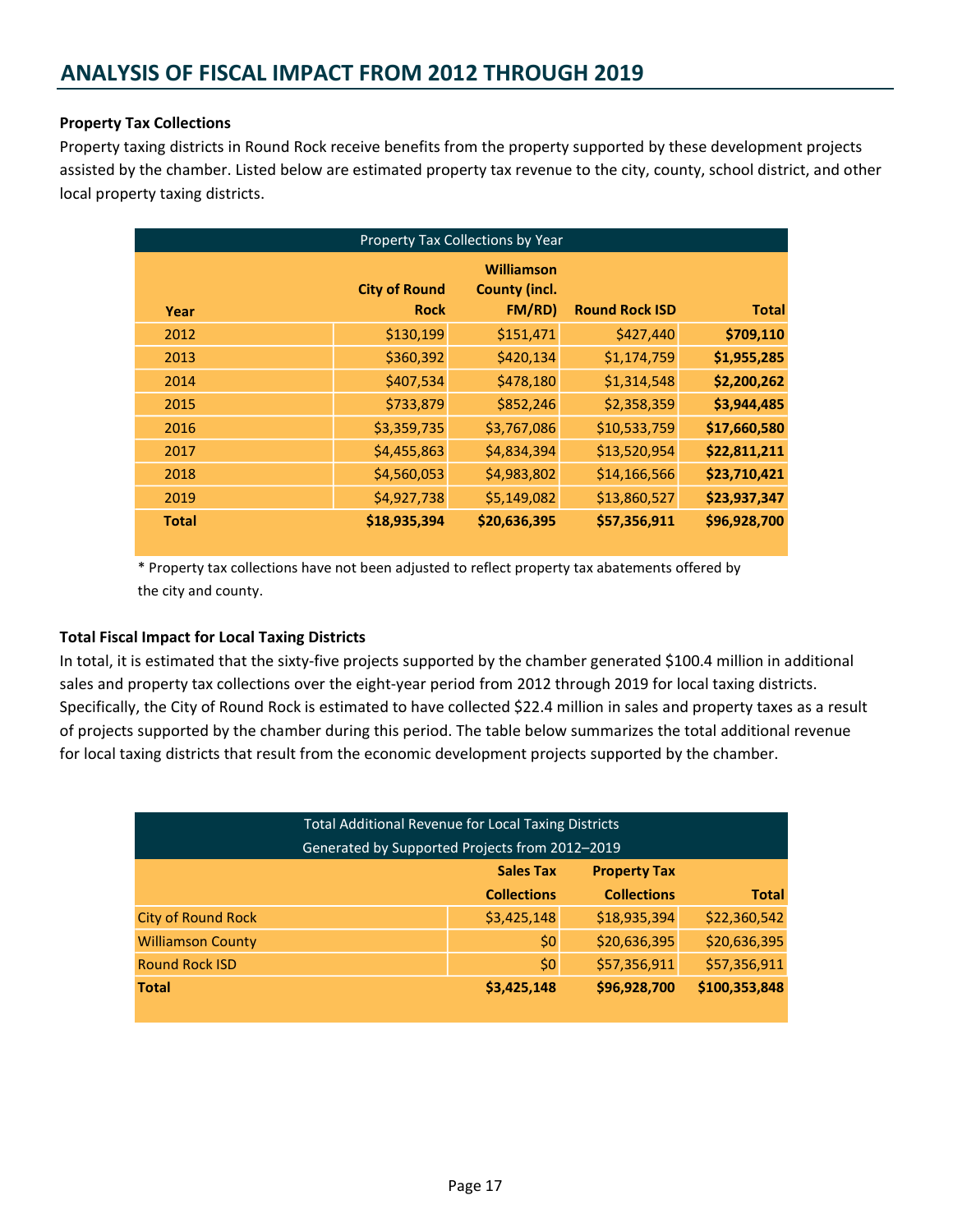## PROJECTED LONG-TERM IMPACTS

#### Economic Impact Over Ten Years

The businesses and employment supported by the chamber are expected to contribute to the Round Rock-area economy on an on-going permanent basis. This section projects the economic and fiscal impact of all of the projects over a ten-year period. Businesses assisted in 2012 were analyzed for a ten-year period from 2012 through 2021. Similarly, projects assisted in 2019 were analyzed for a ten-year period from 2019 through 2028.

Projects added in 2012 will contribute approximately \$4.2 billion in economic output over the ten-year period from 2012 through 2021. Projects that began in 2013 support more than \$3.3 billion in economic output over the first ten years. In total, the projects supported by the chamber from 2012 through 2019 will generate nearly \$31.8 billion in economic impact over a ten-year horizon for each cohort of projects.

| Total Contribution to Economic Impact by Businesses Over Ten Years |                                                          |                                                                          |                                                         |
|--------------------------------------------------------------------|----------------------------------------------------------|--------------------------------------------------------------------------|---------------------------------------------------------|
|                                                                    | <b>Direct</b><br><b>Economic Output</b><br>(in millions) | <b>Indirect &amp; Induced</b><br><b>Economic Output</b><br>(in millions) | <b>Total</b><br><b>Economic Output</b><br>(in millions) |
| 2012 Projects                                                      | \$2,895.1                                                | \$1,326.6                                                                | \$4,221.7                                               |
| 2013 Projects                                                      | \$2,426.8                                                | \$909.5                                                                  | \$3,336.4                                               |
| 2014 Projects                                                      | \$575.1                                                  | \$278.8                                                                  | \$853.9                                                 |
| 2015 Projects                                                      | \$7,757.7                                                | \$2,715.1                                                                | \$10,472.8                                              |
| 2016 Projects                                                      | \$3,249.2                                                | \$1,293.6                                                                | \$4,542.8                                               |
| 2017 Projects                                                      | \$1,109.7                                                | \$512.6                                                                  | \$1,622.3                                               |
| 2018 Projects                                                      | \$0.0\$                                                  | \$0.0\$                                                                  | \$0.0\$                                                 |
| 2019 Projects                                                      | \$5,040.8                                                | \$1,731.2                                                                | \$6,771.9                                               |
| <b>Total Ten-Year Impact</b>                                       | \$23,054.4                                               | \$8,767.4                                                                | \$31,821.8                                              |

The projects supported by the chamber over the last eight years will generate 10,071 total permanent jobs in the area. Workers will receive approximately \$5.6 billion in workers' earnings as a result of these projects over a ten-year period for each cohort of projects.

| Total Employment and Workers' Earnings Over Ten Years |                                    |                                      |                                   |                                                         |                                                                                  |                                                        |
|-------------------------------------------------------|------------------------------------|--------------------------------------|-----------------------------------|---------------------------------------------------------|----------------------------------------------------------------------------------|--------------------------------------------------------|
|                                                       | <b>Direct</b><br><b>Employment</b> | <b>Indirect</b><br><b>Employment</b> | <b>Total</b><br><b>Employment</b> | <b>Direct Workers'</b><br><b>Earnings</b><br>(Millions) | Indirect &<br><b>Induced</b><br><b>Workers'</b><br><b>Earnings</b><br>(Millions) | <b>Total Workers'</b><br><b>Earnings</b><br>(Millions) |
| 2012 Projects                                         | 817.0                              | 579.6                                | 1,396.6                           | \$571.7                                                 | \$273.9                                                                          | \$845.6                                                |
| 2013 Projects                                         | 645.0                              | 415.8                                | 1,060.8                           | \$300.9                                                 | \$128.0                                                                          | \$428.9                                                |
| 2014 Projects                                         | 186.0                              | 108.2                                | 294.2                             | \$108.7                                                 | \$52.0                                                                           | \$160.7                                                |
| 2015 Projects                                         | 1,358.0                            | 1,110.6                              | 2,468.6                           | \$1,093.4                                               | \$535.6                                                                          | \$1,629.0                                              |
| 2016 Projects                                         | 1,880.0                            | 573.6                                | 2,453.6                           | \$815.6                                                 | \$302.3                                                                          | \$1,117.9                                              |
| 2017 Projects                                         | 400.0                              | 230.5                                | 630.5                             | \$314.8                                                 | \$103.5                                                                          | \$418.3                                                |
| 2018 Projects                                         | 0.0                                | 0.0                                  | 0.0                               | \$0.0\$                                                 | \$0.0\$                                                                          | \$0.0\$                                                |
| 2019 Projects                                         | 958.0                              | 809.1                                | 1,767.1                           | \$640.0                                                 | \$348.4                                                                          | \$988.4                                                |
| <b>Total Ten-Year Impact</b>                          | 6,244.0                            | 3,827.4                              | 10,071.4                          | \$3,845.1                                               | \$1,743.6                                                                        | \$5,588.7                                              |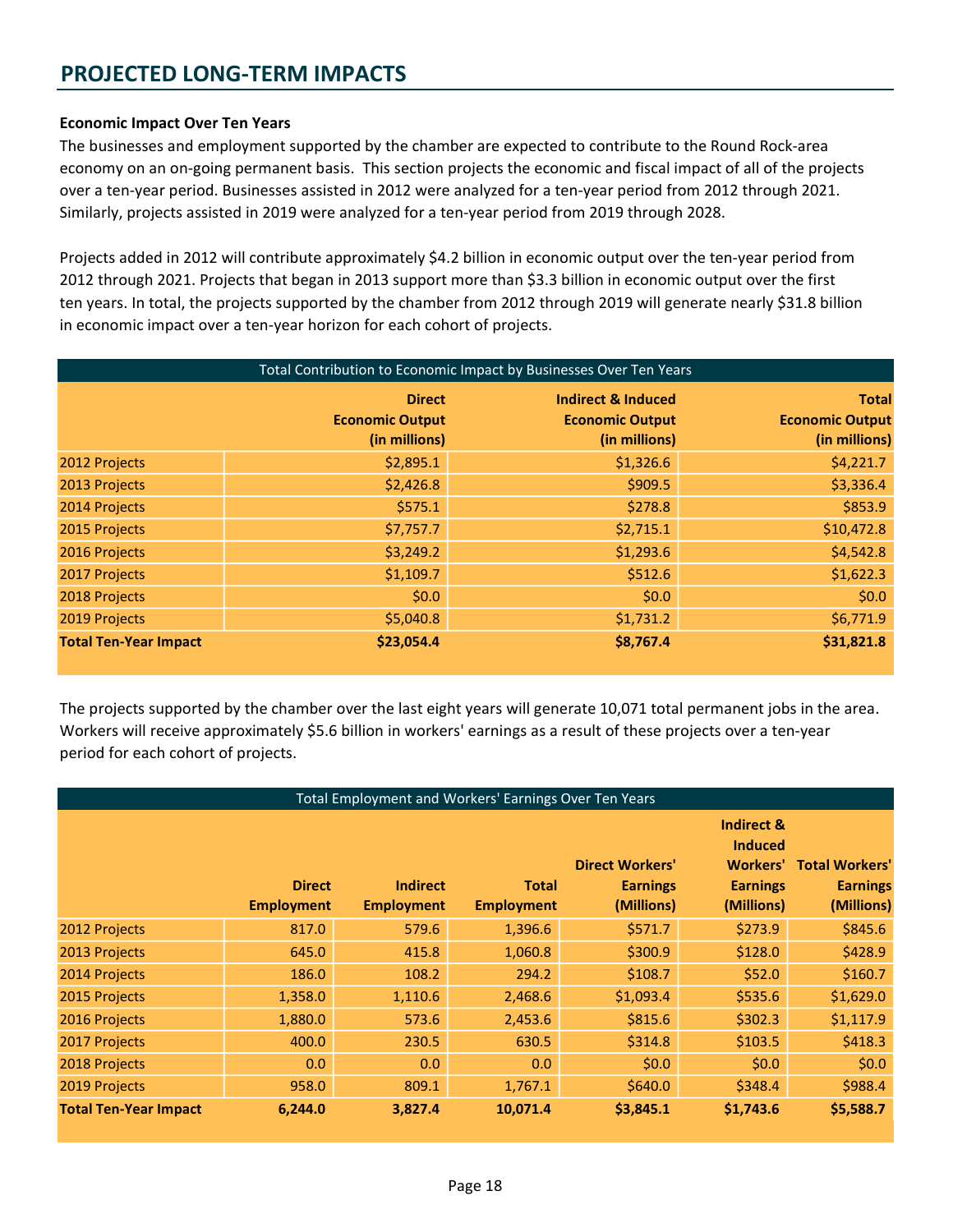#### Fiscal Impact Over Ten Years

In total, it is projected that the projects supported by the chamber over the last eight years will generate \$266.5 million for local taxing districts during subsequent ten-year periods for each cohort of projects.

| Total Additional Revenue for Local Taxing Districts Over a Ten-Year Period |                                     |                                                     |                       |               |
|----------------------------------------------------------------------------|-------------------------------------|-----------------------------------------------------|-----------------------|---------------|
|                                                                            | <b>City of Round</b><br><b>Rock</b> | <b>Williamson</b><br><b>County (incl.</b><br>FM/RD) | <b>Round Rock ISD</b> | <b>Total</b>  |
| 2012 Projects                                                              | \$2,432,083                         | \$1,509,207                                         | \$4,192,181           | \$8,133,470   |
| 2013 Projects                                                              | \$10,640,833                        | \$2,650,727                                         | \$7,363,027           | \$20,654,587  |
| 2014 Projects                                                              | \$743,674                           | \$591,197                                           | \$1,642,192           | \$2,977,063   |
| 2015 Projects                                                              | \$5,498,710                         | \$3,784,737                                         | \$10,513,009          | \$19,796,456  |
| 2016 Projects                                                              | \$28,578,371                        | \$29,405,563                                        | \$81,680,958          | \$139,664,891 |
| 2017 Projects                                                              | \$11,240,563                        | \$11,585,159                                        | \$32,180,539          | \$55,006,261  |
| 2018 Projects                                                              | \$2,141,636                         | \$2,312,694                                         | \$6,424,058           | \$10,878,387  |
| 2019 Projects                                                              | \$2,836,914                         | \$1,735,921                                         | \$4,821,933           | \$9,394,767   |
| <b>Total Ten-Year Impact</b>                                               | \$64,112,783                        | \$53,575,204                                        | \$148,817,896         | \$266,505,883 |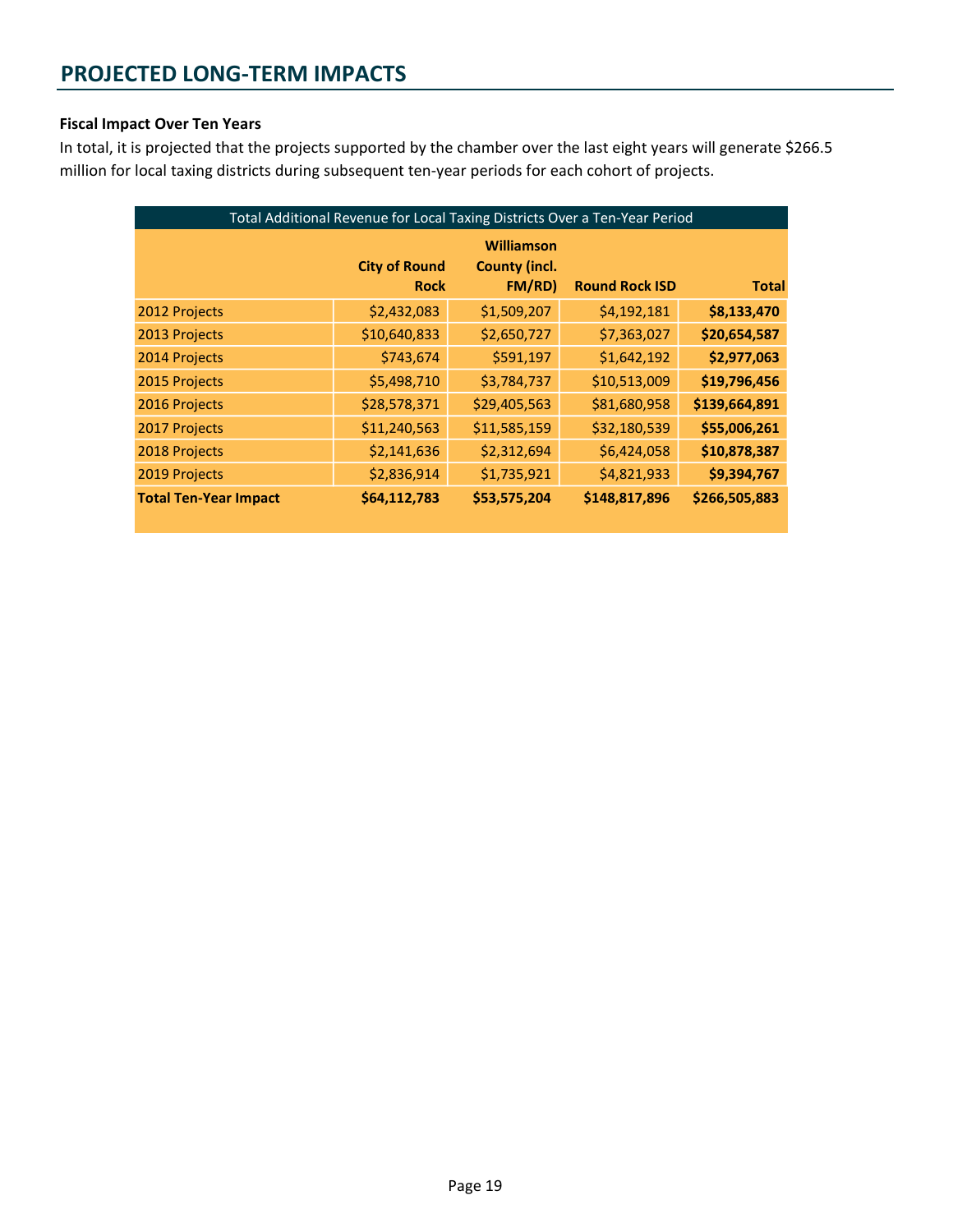## **CONCLUSIONS**

#### Return on the Community's Investment in Economic Development

The chamber's funding, generated through its Momentum campaign and city contract, totaled \$6.8 million from 2012 through 2019. These investments in economic development directly supported significant economic and fiscal impacts in the Round Rock-area economy. The table below summarizes the impact that the sixty-five economic development projects are estimated to have over a ten-year period and represent the return on the community's investments in economic development from 2012 through 2019.

| Summary of Return on Economic Development Funding 2012-2019                              |                  |             |
|------------------------------------------------------------------------------------------|------------------|-------------|
| Momentum and city investments in the chamber                                             |                  | \$6,751,238 |
| Total number of permanent jobs created during the period                                 | 10,071           |             |
| Total economic output supported                                                          | \$31,821,848,188 |             |
| Total workers' earnings supported                                                        | \$5,588,711,098  |             |
| Total additional local taxable sales supported                                           | \$831,430,269    |             |
| Total additional sales taxes collected by local<br>taxing districts                      | \$16,628,605     |             |
| Total additional property taxes collected by<br>local taxing districts during the period | \$249,877,277    |             |

For every \$1 of funding, the city and chamber supported or generated:

- \$4,713 in economic output.
- \$828 in additional worker earnings.
- \$123 in additional local taxable sales.
- \$2.46 in additional sales taxes for the city.
- \$37.01 in additional property taxes for local taxing districts.

In addition, over this period from 2012 to 2019, a direct job was created with every \$1,081 in economic development funding. Considering direct, indirect, and induced jobs, a job was created with every \$670 in funding.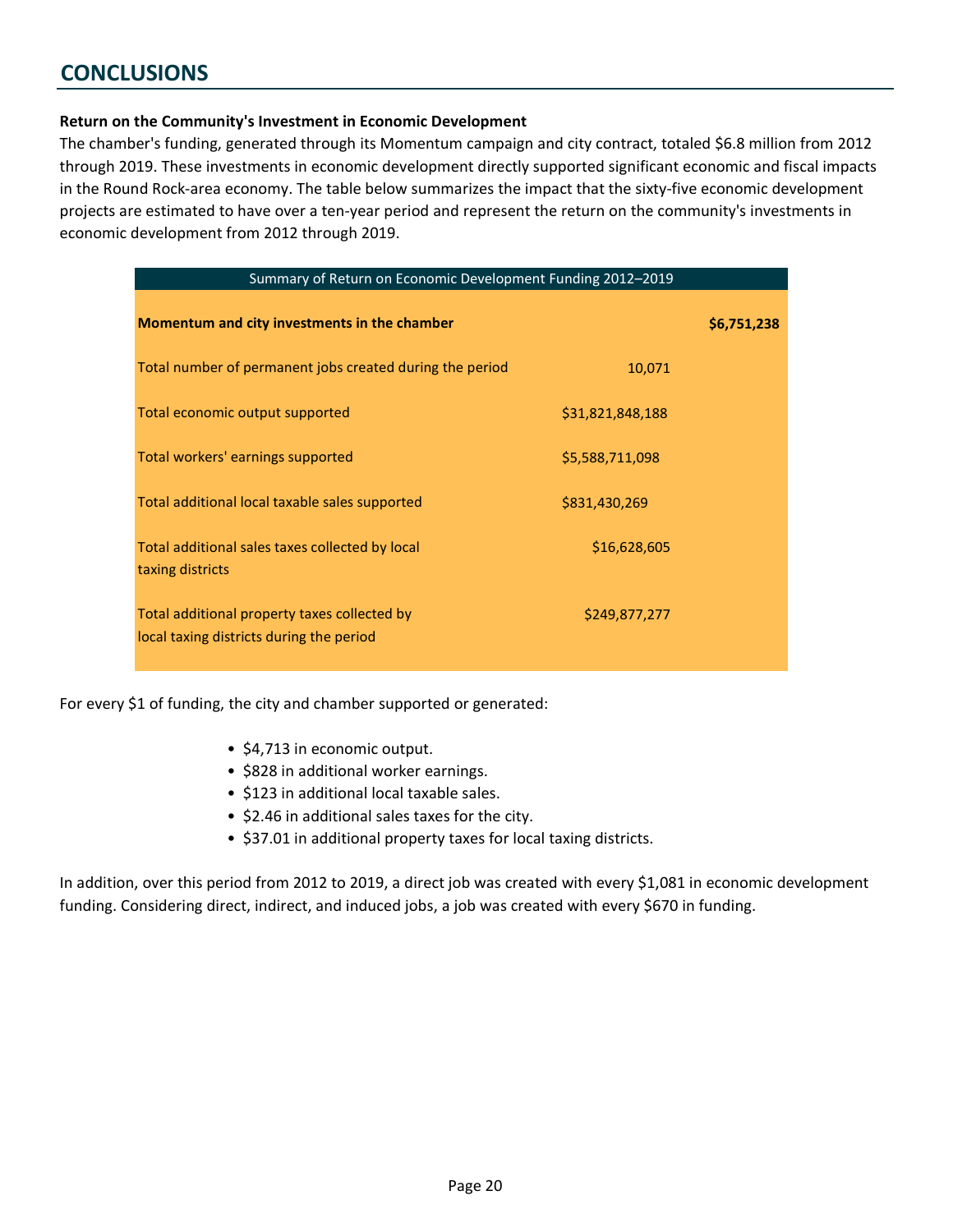## **CONCLUSIONS**

#### Incentives Committed by the City of Round Rock and the Round Rock Chamber and Rate of Return

These projects have and will generate significant revenues for the city and other local taxing districts. An average annual rate of return was calculated based on the incentives and the average annual projected additional tax revenues from sales and property taxes paid to the City of Round Rock.

|               | Rate of Return on Incentives |                       |                               |
|---------------|------------------------------|-----------------------|-------------------------------|
|               |                              | <b>Average Annual</b> |                               |
|               |                              |                       | <b>New Tax Average Annual</b> |
|               | <b>Total Value of</b>        | <b>Revenue</b>        | <b>Rate of Return</b>         |
|               | <b>Incentives</b>            | <b>Generated</b>      | on Incentives                 |
| 2012 Projects | \$221,000                    | \$243,208             | 110.0%                        |
| 2013 Projects | \$4,890,000                  | \$1,064,083           | 21.8%                         |
| 2014 Projects | \$160,000                    | \$74,367              | 46.5%                         |
| 2015 Projects | \$1,804,128                  | \$549,871             | 30.5%                         |
| 2016 Projects | \$1,871,000                  | \$2,857,837           | 152.7%                        |
| 2017 Projects | \$5,573,786                  | \$1,124,056           | 20.2%                         |
| 2018 Projects | \$846,000                    | \$214,164             | 25.3%                         |
| 2019 Projects | \$586,000                    | \$283,691             | 48.4%                         |
| <b>Total</b>  | \$15,951,914                 | \$6,411,278           | 40.2%                         |

Overall, when viewing the incentives offered to businesses from 2012 through 2019 as an investment and the additional tax revenue to local taxing districts as the return on the investment, the city and chamber are estimated to generate a 40.2% average annual rate of return on its investment.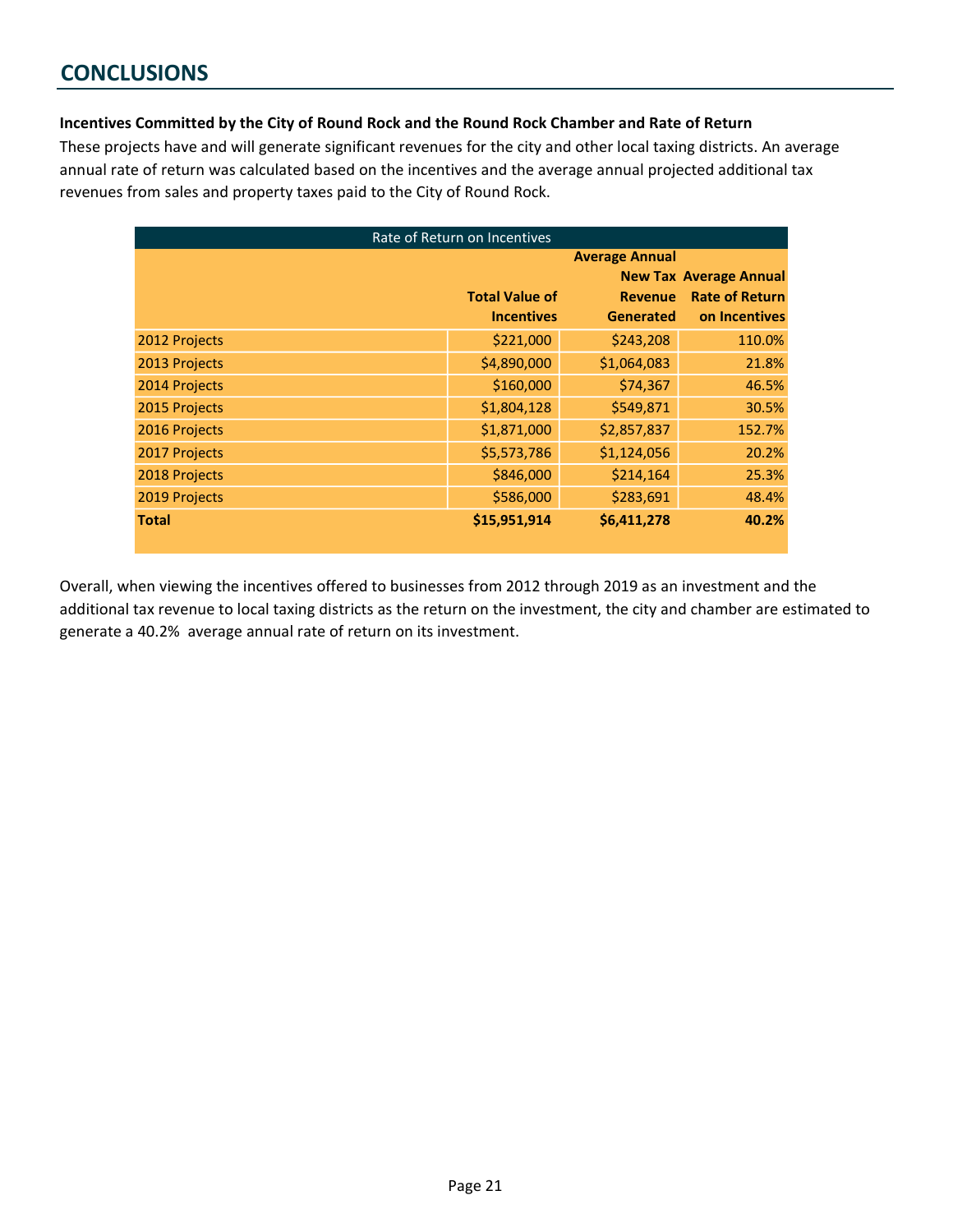## **CONCLUSIONS**

#### Conclusions and Perspective

Some conclusions can be drawn by Impact DataSource from this and other studies that it conducts for economic development organizations. These conclusions or observations include the following:

The creation of new taxes generated by chamber-assisted projects are examples of what a focused economic development effort can accomplish for the benefit of a community and such new taxes and other public revenues are significant.

The job growth and increased tax revenues can be accomplished with a relative inexpensive investment in economic development activities.

Impact DataSource does not suggest that the chamber caused all of the investments and growth presented in this report. The chamber provided support to these businesses, some more than others, and in some cases offered incentives.

However, Impact DataSource believes that such a one-stop center for economic development services is critical to a community's economic growth and many of these investments may not have occurred without the efforts of the chamber.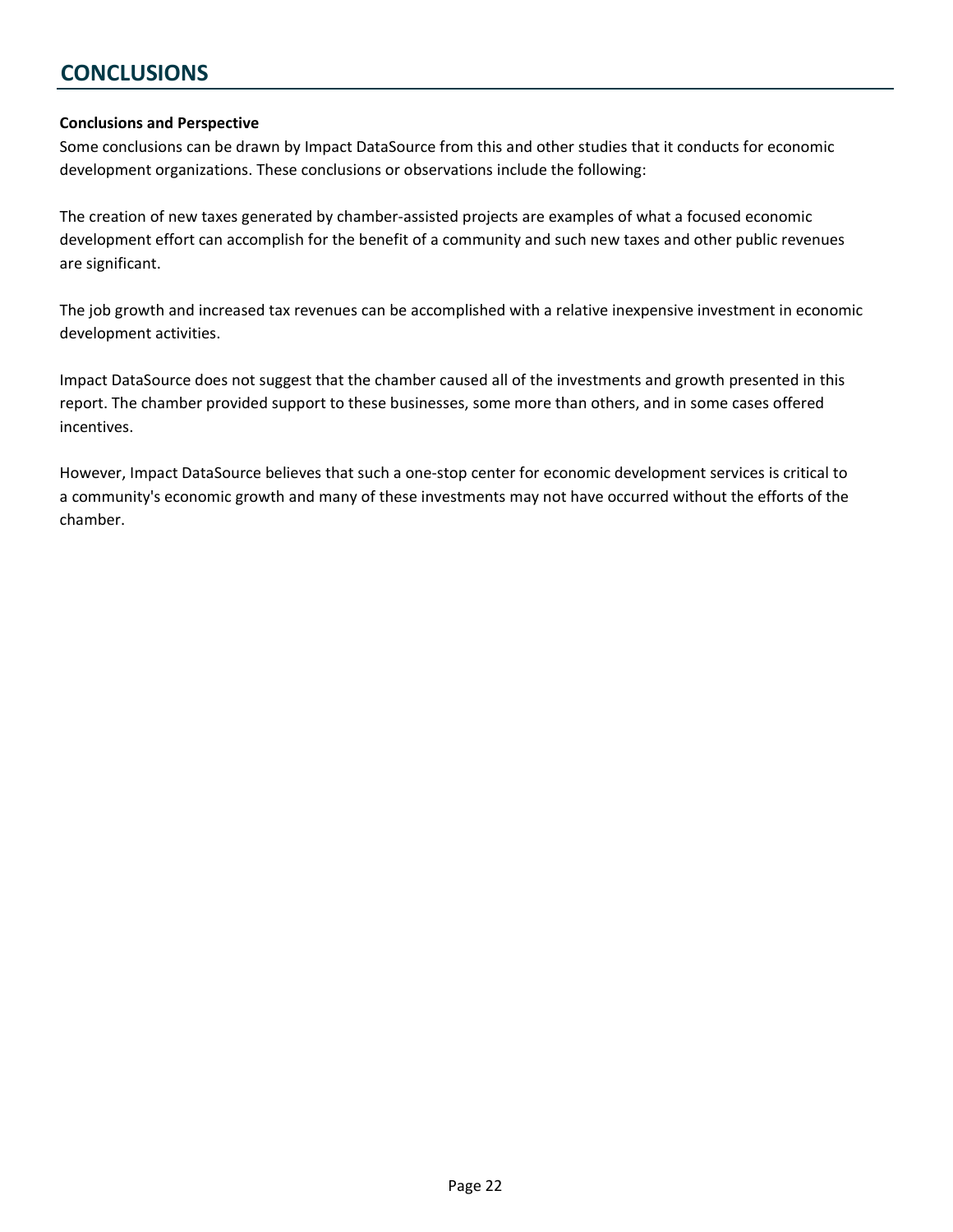## **METHODOLOGY**

#### Conduct of the Analysis

This analysis was conducted by Impact DataSource and completed using firm data, rates, and information gathered by the Round Rock Chamber of Commerce & Economic Development Partnership (chamber). In addition, the model uses certain estimates and assumptions. Using this information, Impact DataSource estimated the annual economic impact from the economic development projects supported by the chamber.

The economic impact as calculated in this report can be categorized into two main types of impacts. First, the direct economic impacts are defined as those that result directly from a project. These impacts are the direct expenditures by the firm. Second, this economic impact analysis calculates the indirect and induced impacts that result from the project. Indirect jobs and salaries are supported in new or existing area firms, such as maintenance companies and service firms, that may supply goods and services to the firm. In addition, induced jobs and salaries are created in new or existing local businesses, such as retail stores, gas stations, banks, restaurants, and service companies that may supply goods and services to workers and their families.

To estimate the indirect and induced economic impact of these projects and the employees on the area, regional economic multipliers were used. Regional economic multipliers are included in the US Department of Commerce's Regional Input-Output Modeling System (RIMS II).

Three types of regional economic multipliers were used in this analysis: earnings multipliers, employment multipliers, and output multipliers. Employment multipliers were used to estimate the number of indirect and induced jobs supported in the area for each project. Earnings multipliers were used to estimate the amount of salaries to be paid to workers in these new indirect and induced jobs. These multipliers show the estimated number of indirect and induced jobs supported for every one direct job at the firm and the amount of salaries paid to these workers for every dollar paid to a direct worker at the firm. Output multipliers were used to estimate the increase in revenue or economic output generated by each of these businesses based on the increase in workers. For projects that included capital investment only and did not include the hiring of additional workers, a conservative assets-to-sales ratio was used to estimate the increase in output due to the addition of new capital. The multipliers used in the analysis were specific to each firm and industry, and each firm and industry.

#### About Impact DataSource

Impact DataSource is a 26 year-old Austin economic consulting, research and analysis firm. The firm has conducted over 2,500 economic impact analyses of numerous projects across the country. In addition, the firm has developed economic impact analysis computer programs for several clients, including the New Mexico Economic Development Department.

Paul Scheuren performed this economic impact analysis. He is an economist and has a Master of Arts degree in Economics from Clemson University and a Bachelor of Business Administration from Temple University.

Data used in the analysis, along with schedules of the results of calculations, are on the following pages.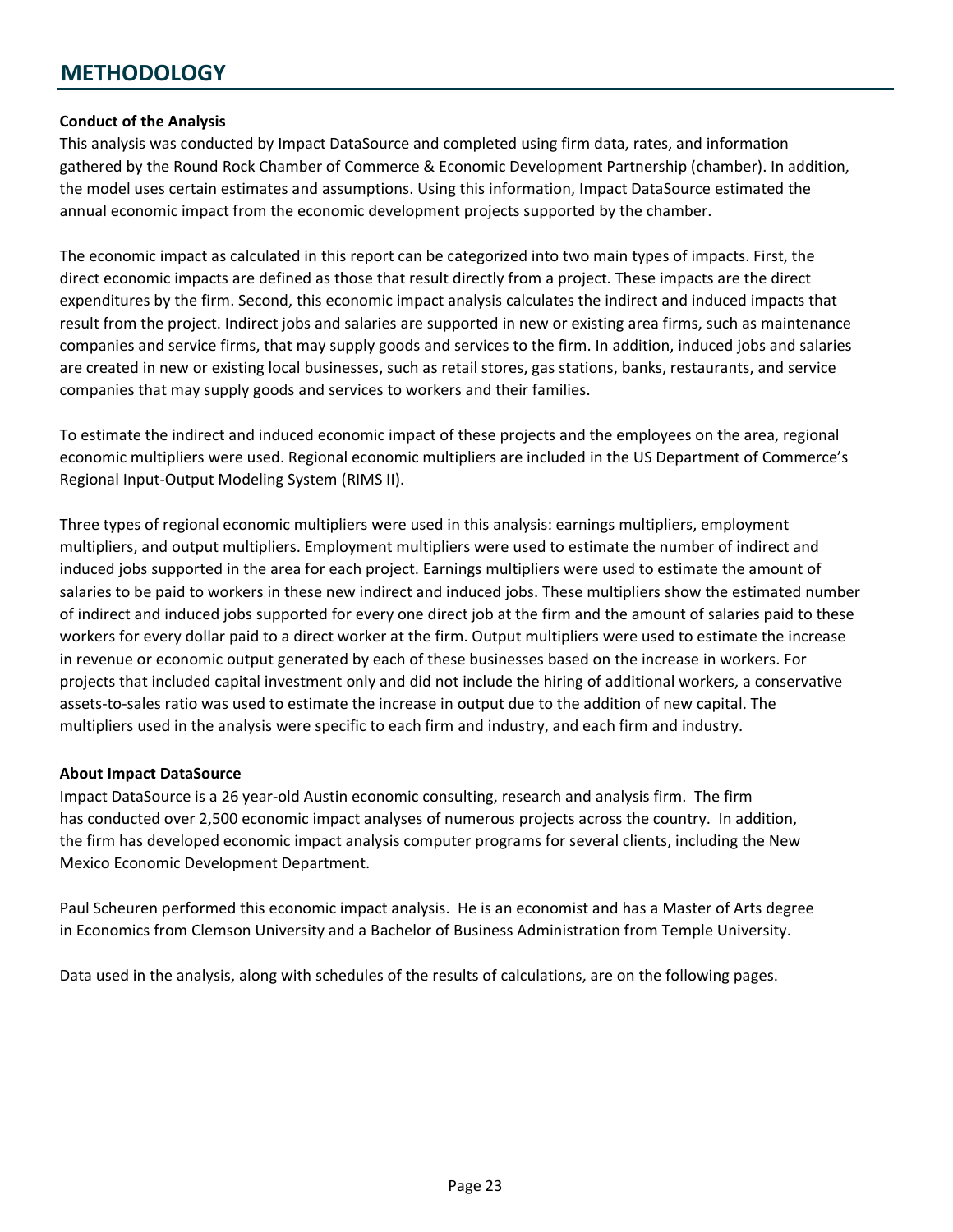# Appendix

Data & Rates